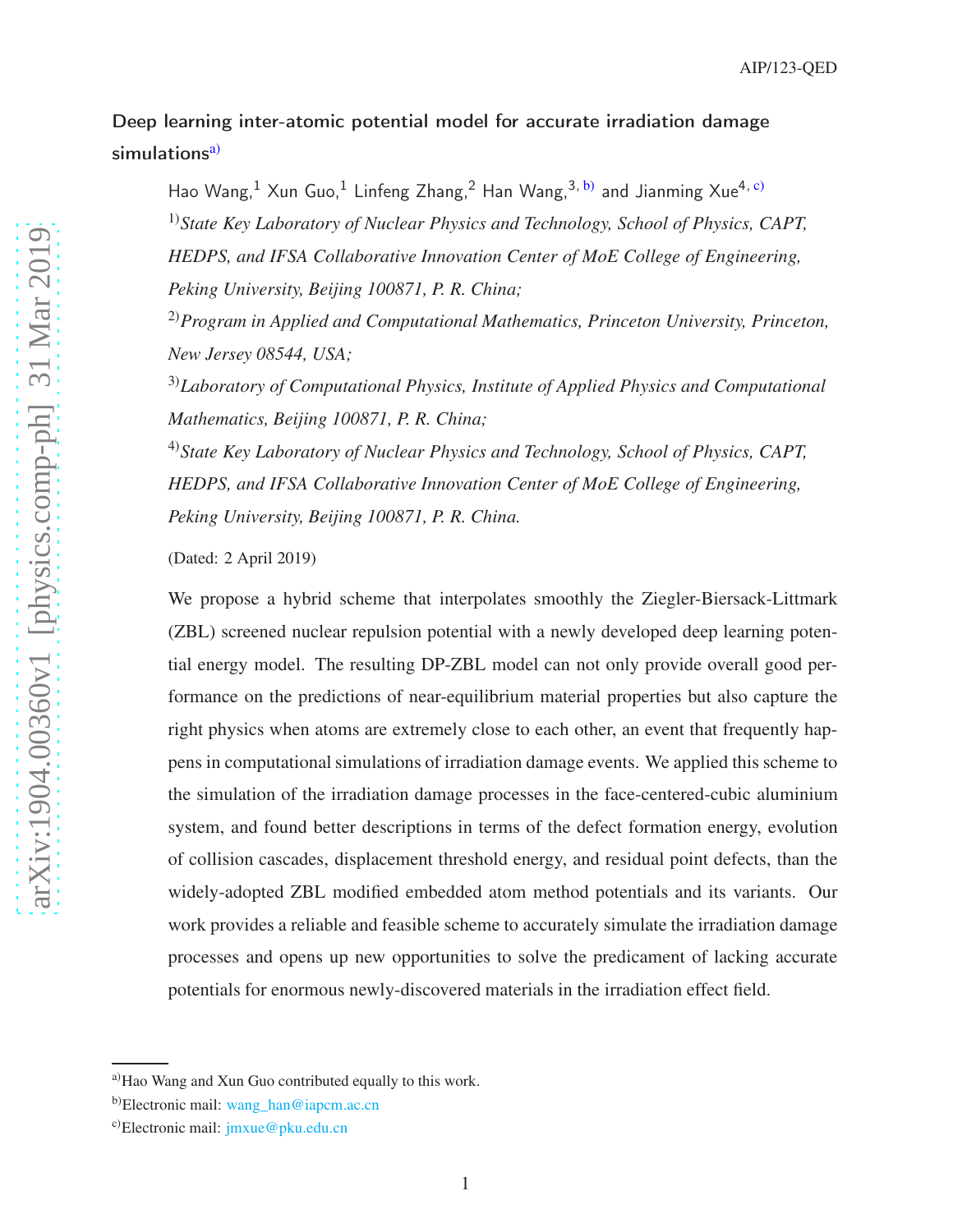With the rapid growth of computing science and computer performance, computational simulations, including molecular dynamics  $(MD)^{1-5}$  $(MD)^{1-5}$  $(MD)^{1-5}$  and density functional theory (DFT) method<sup>[6](#page-9-2)-8</sup>, are becoming increasingly important to evaluate the properties of materials. However, the accuracy of empirically constructed atomic potential models for MD simulations are often in question, while the quantum mechanics approaches, such as DFT, are limited by the time and size scale of the simulated systems. Therefore, a solution that combines the advantages of both methods is needed.

Recently, machine learning (ML) methods have been used to solve this dilemma $9-17$  $9-17$ . Several studies have demonstrated that the ML-based potential energy surface can reach the accuracy of DFT, with the cost comparable to classical empirical potentials<sup>[14](#page-10-2)[–18](#page-10-3)</sup>. Nevertheless, challenges have remained for ML-based methods to describe very short-distance interactions, e.g. those in the irradiation damage processes. In these processes, the distance between atoms can be very short, and the interactions can hardly be treated as quasi-static, wherein conventional DFT approaches may fail, so only the Ziegler-Biersack-Littmark (ZBL) screened nuclear repulsion potential<sup>[19](#page-24-0)</sup> has been validated for a good description of the corresponding interactions. In other words, in this case, energies and forces from DFT calculations may no longer be accurate training data for MLbased potentials. Moreover, the magnitude of energies and forces is much larger than that in systems near equilibrium, which may pose additional difficulties for the training of ML-based potentials. Therefore, it is necessary to develop a new scheme that is applicable for irradiation damage simulations while still remains the accurate predictions of material properties for both near-equilibrium state and short-distance interaction.

To solve this problem, we interpolate the ZBL potential into a deep learning model, so that short-distance collisions between atoms can be accurately described. In our previous studies, we have developed the Deep Potential (DP) scheme, an end-to-end symmetry preserving machine learning-based inter-atomic potential energy model, which can efficiently represent the properties of a wide variety of systems with the accuracy of ab-initio quantum mechanics models $9,11,20$  $9,11,20$  $9,11,20$ . This ZBL-modified deep learning scheme (DP-ZBL), which can be seen as an improved and specialised version of the original DP model, makes it possible to accurately simulate the irradiation bombardment damage for materials. Here in this letter, we use face-centered-cubic (fcc) aluminium as the reference material, for which many irradiation experiments and collision simulations results have been reported<sup>[21](#page-10-6)[–29](#page-24-1)</sup>, to validate the feasibility and reliability of this method.

In the DP-ZBL model, we assume that the system under consideration is composed of *N* atoms with coordinates denoted by  $\{R_i, \ldots, R_N\}$ . Similar to the original DP model<sup>[9](#page-10-0)[,20](#page-10-5)</sup>, the DP-ZBL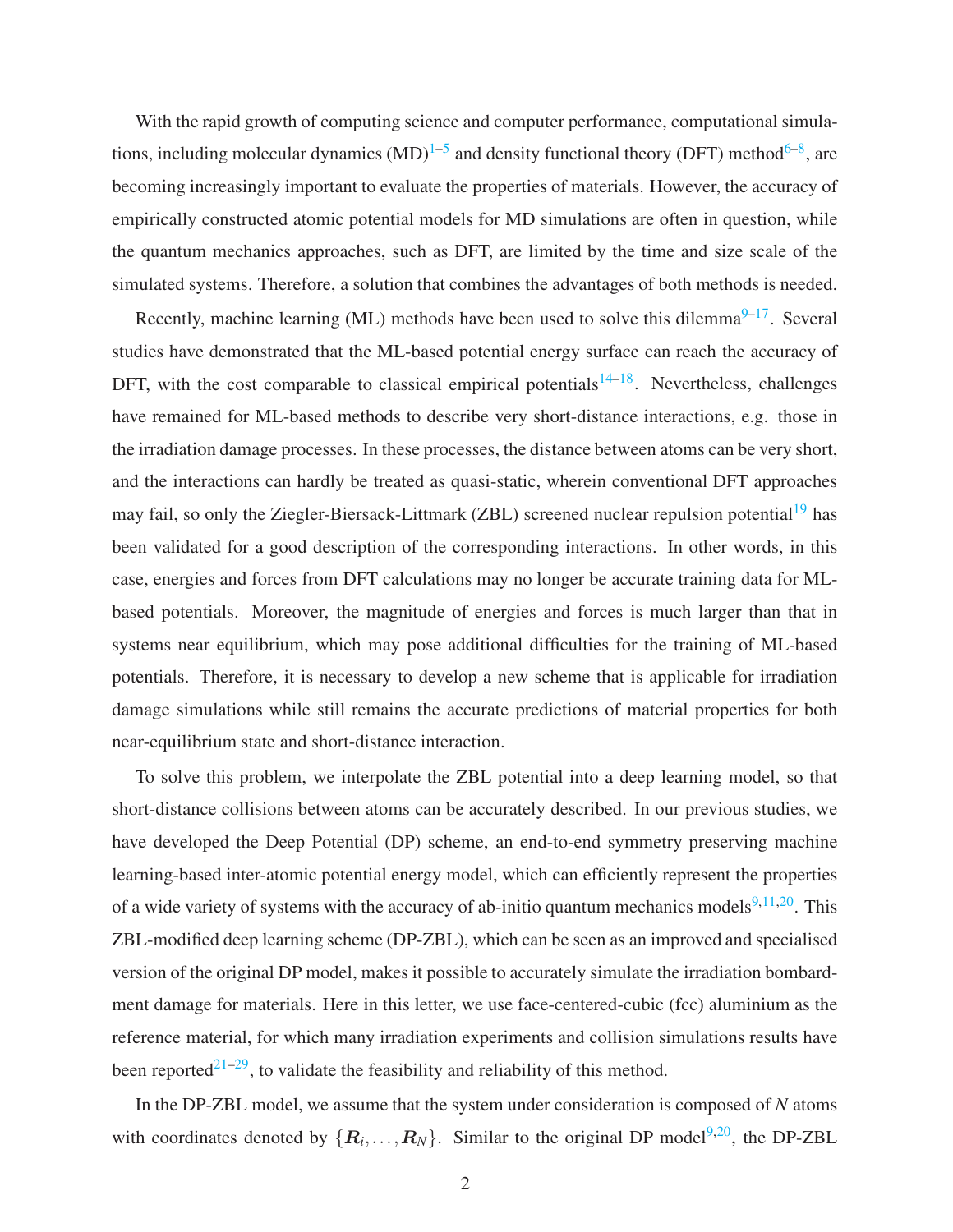potential assumes the system energy is decomposed into atomic contributions, i.e.,

$$
E^{\text{ZBL-DP}} = \sum_{i} E_i^{\text{ZBL-DP}} \tag{1}
$$

with *i* being the indexes of the atoms. The atomic contribution of atom *i* is fully determined by the coordinates of atom *i* and its near neighbors,

$$
E_i^{\text{ZBL-DP}} = E_{s(i)}^{\text{ZBL-DP}}(\mathbf{R}_i, \{\mathbf{R}_j | j \in \mathcal{N}_{R_c}(i)\})
$$
\n(2)

where  $s(i)$  denotes the chemical species of atom *i*, and  $\mathcal{N}_{R_c}(i)$  denotes the set of near neighbors within cut-off radius  $R_c$ , i.e.  $\mathcal{N}_{R_c}(i) = \{j | R_{ij} = |R_{ij}| \le R_c\}$ . The atom contribution of DP-ZBL is the interpolation of the ZBL screened nuclear repulsion potential  $E_i^{\text{ZBL}}$  $\chi_i^Z$  and the standard deep potential  $E_i^{\text{DP}}$ *i*

$$
E_i^{\text{ZBL-DP}} = w_i E_i^{\text{ZBL}} + (1 - w_i) E_i^{\text{DP}},
$$
\n(3)

where  $w_i$  is the scale of ZBL potential that smoothly changes from 1 to 0 as the distance between atom *i* and its *nearest* neighbor goes from 0 to a threshold value. To be more specific, the scale *w<sup>i</sup>* is defined as

$$
w_i = \begin{cases} 1 & \sigma_i < R_a, \\ -6u_i^5 + 15u_i^4 - 10u_i^3 + 1 & R_a \le \sigma_i < R_b, \\ 0 & \sigma_i \ge R_b, \end{cases}
$$
(4)

with  $u_i$  being the short-hand notation defined by

<span id="page-2-0"></span>
$$
u_i = \frac{\sigma_i - R_a}{R_b - R_a},\tag{5}
$$

and  $[R_a, R_b]$  denoting the range in which the ZBL potential and the deep potential are interpolated. It is noted that the switch function  $-6u_i^5 + 15u_i^4 - 10u_i^3 + 1$  is continuous at 0 and 1 up to the second order derivative. The symbol  $\sigma_i$  denotes the smooth-minimal distance of atom *i*'s near neighbors, which is defined by

$$
\sigma_i = \frac{\sum_{j \in \mathcal{N}_{R_c}(i)} R_{ij} e^{-R_{ij}/\alpha}}{\sum_{j \in \mathcal{N}_{R_c}(i)} e^{-R_{ij}/\alpha}},\tag{6}
$$

with  $\alpha$  being a tunable scale of the distances between atoms. In the current work, we fix the scale to  $\alpha = 0.1$  Å.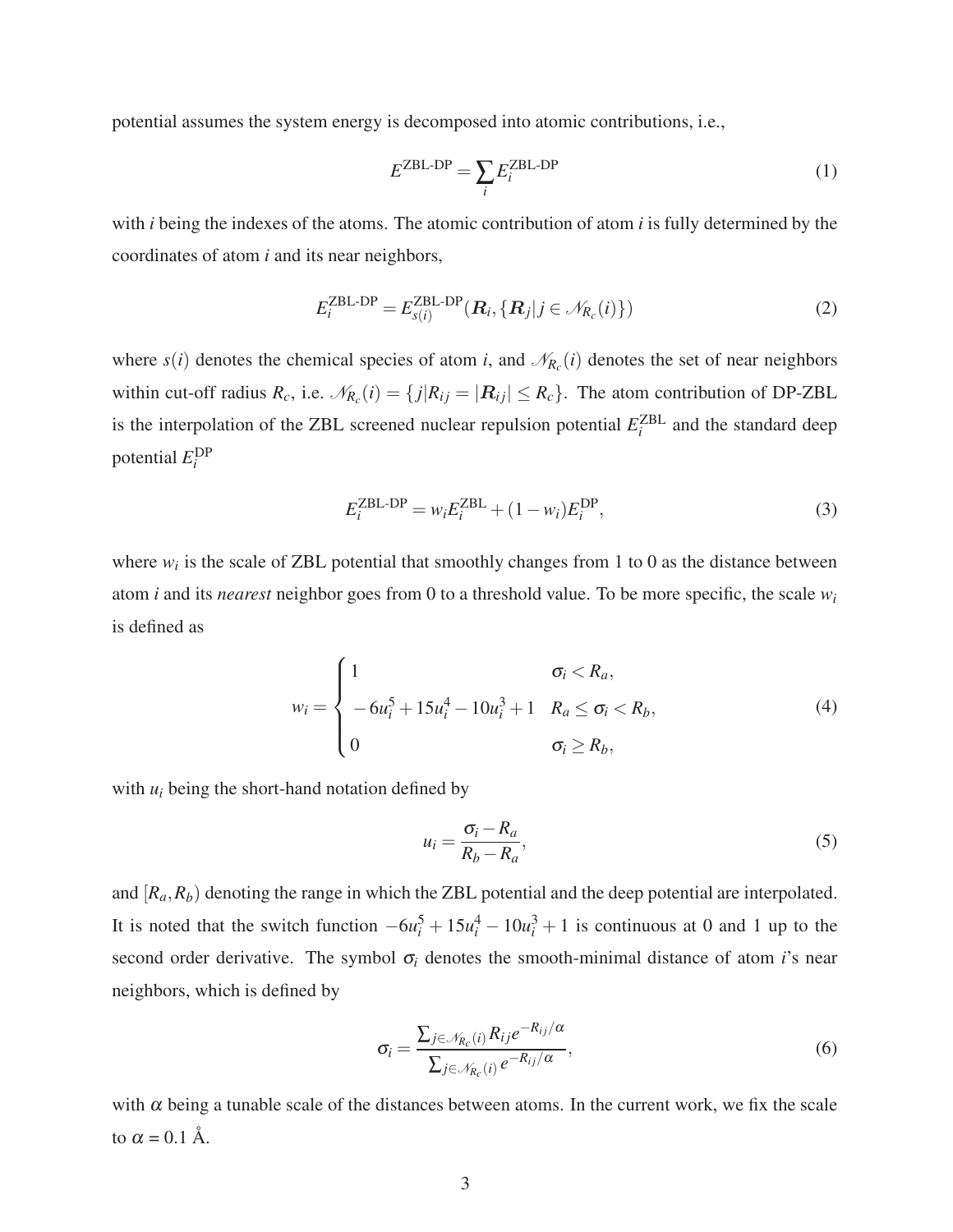<span id="page-3-0"></span>

FIG. 1: Schematic plot of the DP-ZBL model. In the mapping from the coordinate matrix  $\mathbb R$  to the potential energy E,  $\mathbb R$  is firstly transformed to local environment matrices  $\{\mathbb R^i\}_{i=1}^N$ . Then each  $\mathbb{R}^i$  is mapped, through a sub-network to a local "atomic" energy  $E_i^{\text{DP}}$  $i$ <sup>DP</sup> as well as the original DP model. Then a ZBL-modified layer is added to better reproduce the strong repulsion at short inter-atomic distances, through the smooth interpolation of the ZBL screened nuclear repulsion potential  $E_i^{\text{ZBL}}$  $_{i}^{\text{ZBL}}$  and the standard deep potential  $E_{i}^{\text{DP}}$ <sup>*DP*</sup>. Finally,  $E_{total} = \sum_{i} E_i^{\text{DP-ZBL}}$ *i* .

As the schematic diagram is shown in FIG. [1,](#page-3-0) a ZBL-modified layer is added to better describe the strong repulsion at short inter-atomic distances in the DP-ZBL model, through the smooth switch function  $w_i$  in Eq. [4.](#page-2-0) Then the DP-ZBL model neural network was trained with the same dataset generated by the deep potential generator (DP-GEN) in Ref. [\[30](#page-11-0)], a scheme employing the idea of active learning $31,32$  $31,32$  and reinforced dynamics $33$ . Note that this dataset contains a vast range of configurations explored and labelled during the active-learning process, which ensures that the DP-ZBL model can be trained with enough possible configurations with high accuracy. Apart from the interpolation with the ZBL potential, the cut-off radius adopted by the current work is 6 Å, and the total training steps are 640, 000. These differences in training will not lead to a significant difference in the accuracy. We have also tested several switching ranges  $(R_a, R_b)$  to generate the DP-ZBL potentials. The best one (1.2Å, 2.0Å) was selected for collision cascades simulations that are presented below.

In order to evaluate the behavior of the DP-ZBL potential on irradiation effects, two classical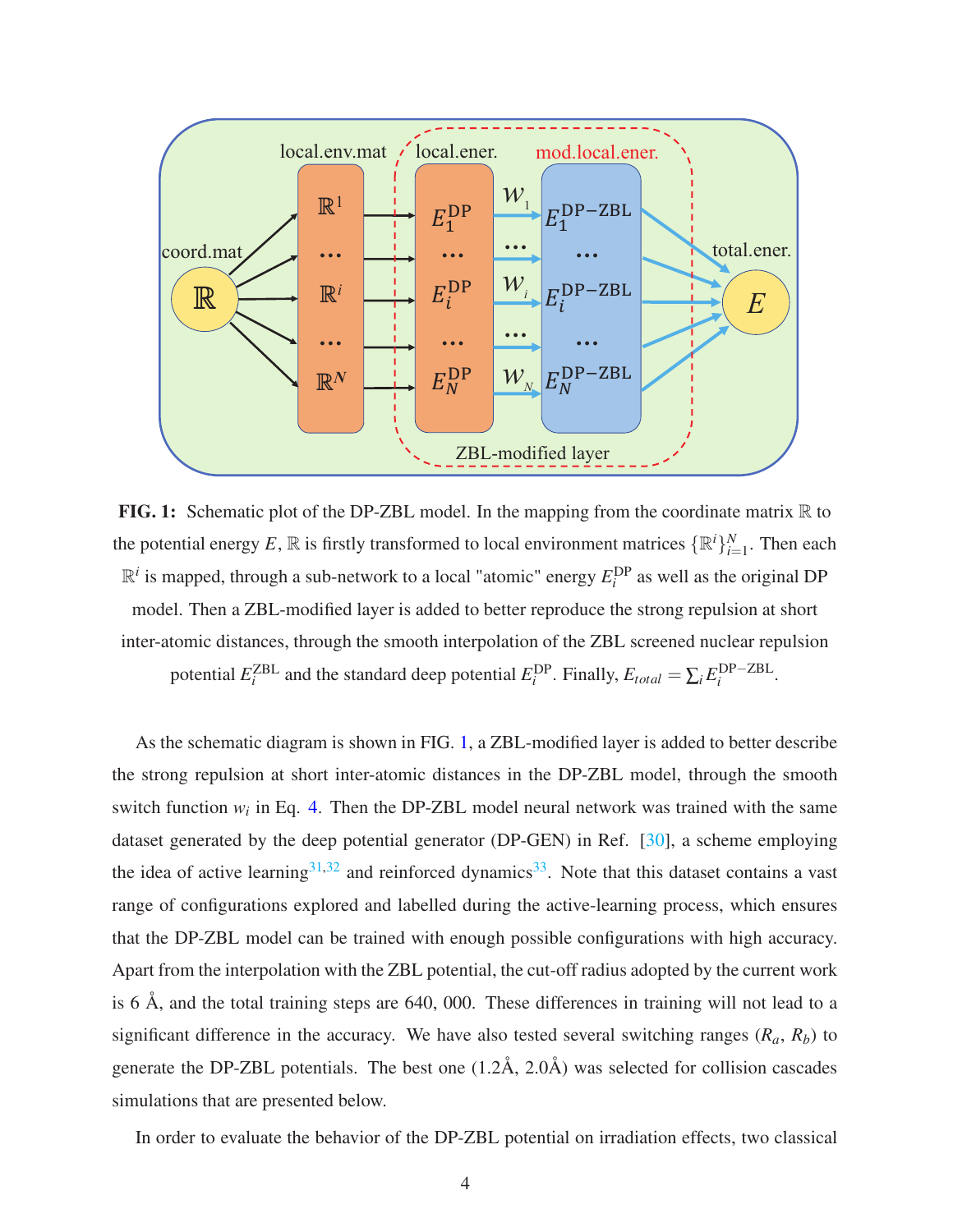potentials have also been employed for comparison, including the ZBL joined embedded atom method (EAM) potential  $(EAM-ZBL)^{34}$  $(EAM-ZBL)^{34}$  $(EAM-ZBL)^{34}$  and the state-of-the-art modified EAM (MEAM) poten- $\text{tail}^{35}$  $\text{tail}^{35}$  $\text{tail}^{35}$  with self-implemented ZBL (MEAM-ZBL), which are widely used in the previous irradiation simulations and give satisfying results $36-38$  $36-38$ . In this work, we used the DeePMD-kit<sup>[39](#page-12-3)</sup> for training the DP-ZBL potential, LAMMPS<sup>[40](#page-23-0)</sup> for molecular dynamic simulations,  $VASP^{41-43}$  $VASP^{41-43}$  $VASP^{41-43}$  for ab-initio calculations, and  $\text{OVITO}^{44}$  $\text{OVITO}^{44}$  $\text{OVITO}^{44}$  for the defect identification.

First, we have calculated some material properties using the three potentials and the DFT (see Methods in the supplementary materials), as summarized in TABLE [I.](#page-5-0) It is no wonder that the MEAM-ZBL potential provides nearly the same vacancy formation energies  $(E_{\text{vf}})$  as the results of experiments because these basic solid state properties have been used to tune the parameters of the MEAM potentials. Besides that, the DP-ZBL potential gives reliable results in all these considered properties. These results demonstrate that the DP-ZBL potential can still provide accurate predictions about the material properties near the equilibrium state with the accuracy comparable to the DFT calculations, which also implies that the smoothly joined ZBL potential which dominates the interatomic interactions below 1.2 Å would not influence the accuracy of the original DP model.

Next, we did collision cascade simulations by using these three potentials. Collision cascades are the feature phenomena in irradiation effects<sup>[60](#page-13-0)[–62](#page-14-0)</sup>. When the energetic particles including protons, neutrons, electrons, and ions inject the target material, it will transfer energy to the target atoms. If the transferred energy is higher than the displacement threshold energy  $(E_d)$  of target atoms, they will displace from the original lattice sites. If these primary knock-on atoms (PKAs) still have enough energy, they can knock out other target atoms subsequently and so on. Thus a large number of atoms are displaced from their original lattice sites, which is called the collision cascade. However, as the cascade begins to thermally equilibrate with its surrounding environ-ment, most of the displaced atoms regain position in the perfect lattice structure<sup>[63](#page-14-1)[,64](#page-14-2)</sup>, as illustrated in FIG. [2.](#page-6-0)

It can be observed in FIG. [2](#page-6-0) that all the three potentials exhibit a similar trend of displaced atoms during the evolution. The number of displaced atoms increased sharply within 1 ps and reached a peak at 0.3  $\sim$  0.4 ps. Then it decreased monotonically because of the recombination process, and only a few defects remained. The evolution of displaced atoms generated by PKA at other energies was also illustrated in the Supplementary Materials (SM). It can be concluded from FIG. S5 that the peak value of displaced atoms increased with the increasing PKA energy, but the peak of MEAM-ZBL model is significantly higher than other models when the PKA energy is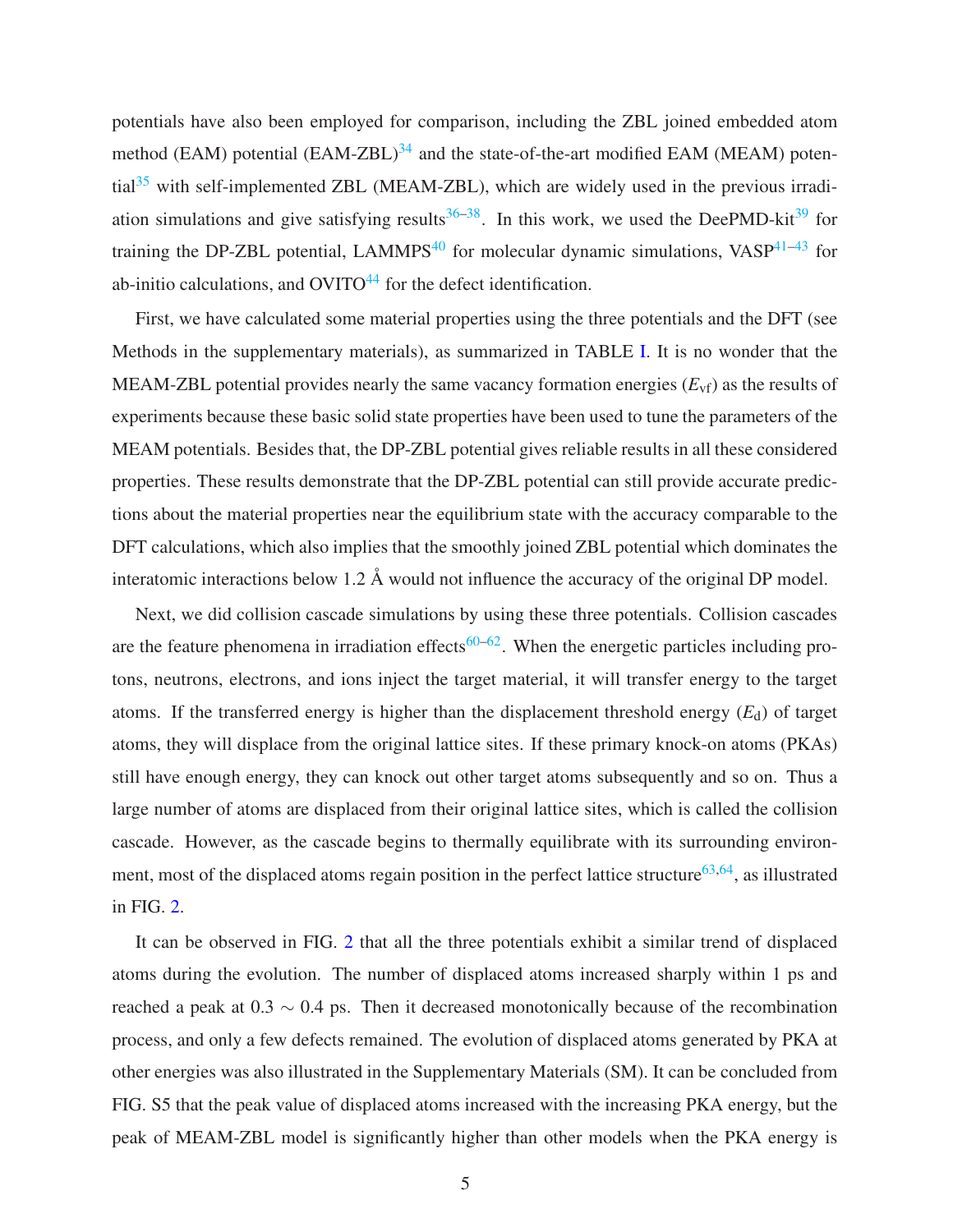larger than 2 keV. Though this transient process can hardly be examined by experiment or other models, which means we cannot give a reliable estimation which one is more accurate, we can still conclude that the collision cascade evolutions provided by DP-ZBL potential do not significantly deviate from the results obtained other existing methods.

<span id="page-5-0"></span>In fact, the number of residual point defects is even more important than the peak value during

TABLE I: Equilibrium properties of Al: atomization energy *E*am, equilibrium lattice constant  $a_0$ , vacancy formation energy  $E_{\rm vf}$ , interstitial formation energy  $E_{\rm if}$  for octahedral interstitial (oh) and tetrahedral interstitial (th), independent elastic constant  $C_{11}$ ,  $C_{12}$ , and  $C_{44}$ , Bulk modulus  $B_V$ (Voigt), shear modulus *G*<sub>V</sub> (Voigt), stacking fault energy  $\gamma_{sf}$ , twin stacking fault energy  $\gamma_{sf}$ , melt point  $T_m$ , enthalpy of fusion  $\Delta H_f$  and diffusion coefficient *D* at  $T = 1000$  K.

| Al <sup>a</sup>                  | EXP.                           | <b>DFT</b>         | DP-ZBL  | DP <sup>30</sup> | MEAM-ZBL | EAM-ZBL <sup>b</sup> |
|----------------------------------|--------------------------------|--------------------|---------|------------------|----------|----------------------|
| $E_{\text{am}}$ [eV/atom]        | $-3.49^{45}$                   | $-3.75$            | $-3.74$ | $-3.65$          | $-3.36$  | $-3.39$              |
| $a_0$ [Å]                        | $4.04^{46}$                    | 4.04               | 4.04    | 4.04             | 4.05     | 4.01                 |
| $E_{\rm vf}$ [eV]                | $0.66^{47,48}$                 | $0.67^{49}$        | 0.73    | 0.79             | 0.67     | 1.14                 |
| $E_{\rm if}(oh)$ [eV]            |                                | $2.91^{49}$        | 2.57    | 2.45             | 3.12     |                      |
| $E_{\rm if}(th)[eV]$             |                                | $3.23^{49}$        | 3.23    | 3.12             | 3.83     |                      |
| $C_{11}$ [GPa]                   | $114.3^{50}$                   | 111.2              | 112.8   | 120.9            | 113.5    | 106.9                |
| $C_{12}$ [GPa]                   | $61.9^{50}$                    | 61.4               | 57.6    | 59.6             | 61.6     | 81.5                 |
| $C_{44}$ [GPa]                   | $31.6^{50}$                    | 36.8               | 41.2    | 40.4             | 45.4     | 44.2                 |
| $B_V$ [GPa]                      | $79.4^{50}$                    | 78.0               | 76.0    | 80.1             | 78.9     | 90.0                 |
| $G_V$ [GPa]                      | $29.4^{50}$                    | 32.1               | 35.8    | 36.5             | 37.6     | 31.6                 |
| $\gamma_{\rm sf}[{\rm J/m^2}]$   | $0.11 - 0.21$ <sup>51-54</sup> | $0.142^{55}$       | 0.070   | 0.132            | 0.184    |                      |
| $\gamma_{\rm{tsf}}[J/\rm{m}^2]$  |                                | $0.135^{55}$       | 0.075   | 0.130            | 0.184    |                      |
| $T_{\rm m}$ [K]                  | 93556                          | $950(\pm 50)^{57}$ | 885     | 918              | 950      | 1050                 |
| $\Delta H_{\rm f}$ [KJ/mol]      | $10.7(\pm 0.2)^{58}$           |                    | 9.3     | 10.2             | 11.5     | 8.8                  |
| $D[10^{-9} \text{m}^2/\text{s}]$ | $7.2 - 7.9^{59}$               |                    | 6.8     | 7.1              | 4.9      | 6.8                  |

<sup>a</sup> The results above, unless specified with a reference, are computed by the authors.

<span id="page-5-1"></span><sup>b</sup> The interstitial and stacking fault configurations were unstable upon relaxation with the EAM-ZBL potential, so

<span id="page-5-2"></span>their formation energies are not reported here.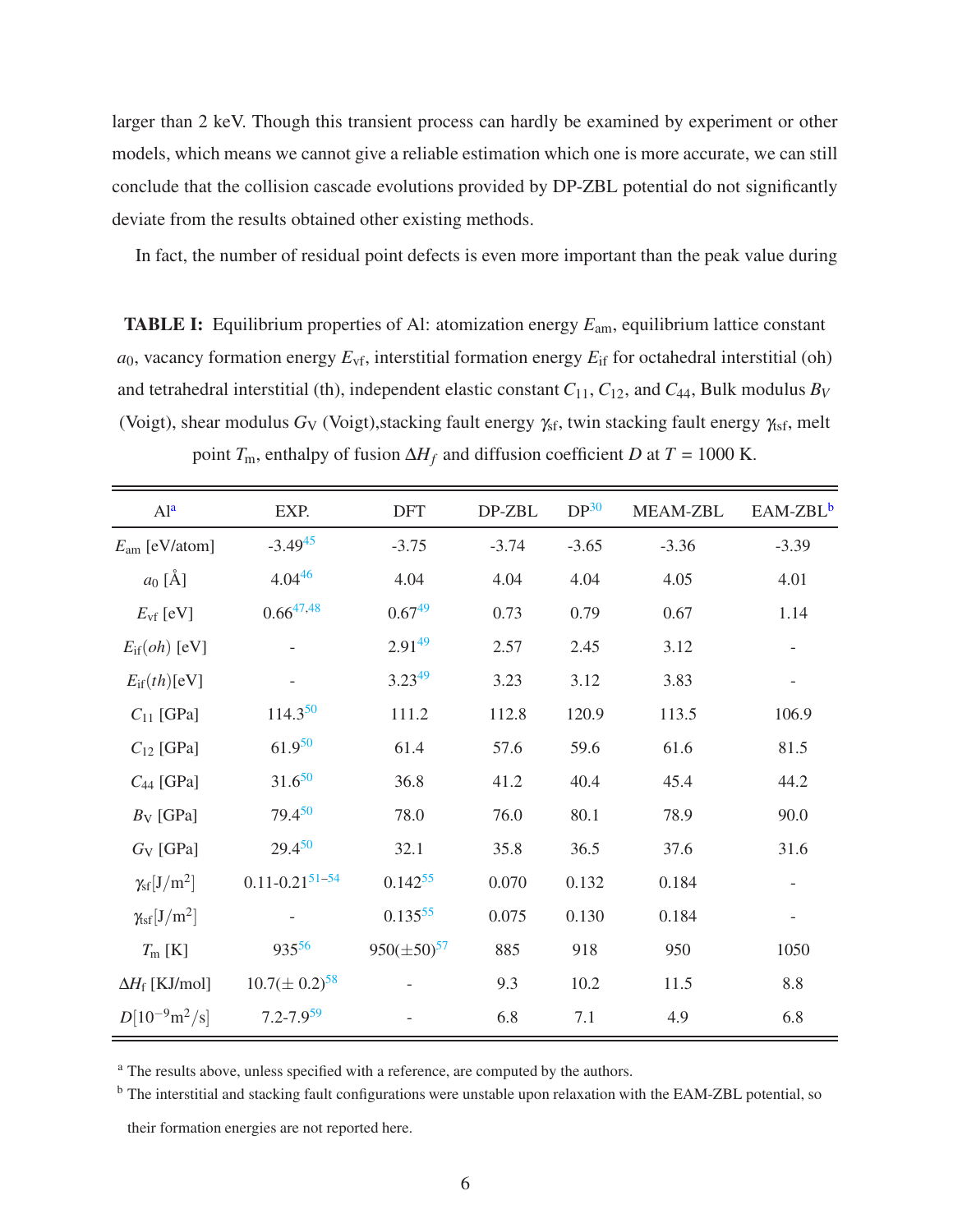<span id="page-6-0"></span>

FIG. 2: The number of average displaced atoms  $N_d$  during the evolution of the collision cascade caused by a 2 keV PKA. Each point is the average of 10 independent 2 keV cascade simulations.

evolution, for a broad range of fundamental science and applied engineering applications. To quantify the numbers of point defects caused by a single PKA, Norgett *et al*. have proposed the Norgett-Robinson-Torrens (NRT) model, based on the binary collision approximation method, to evaluate the bombardment damage<sup>[65](#page-14-3)[,66](#page-24-5)</sup>. However, it has been recognized for several decades that the NRT model overestimates near 3 times the number of stable defects in pure metals after energetic cascades<sup>[67](#page-24-6)[–69](#page-24-7)</sup>. Therefore, we calculated the residual point defects by the NRT model and used one third of it as a benchmark to evaluate our cascade simulation results, and a brief introduction of NRT model was also introduced in the SM.

As shown in FIG. [3,](#page-7-0) the residual displaced atoms calculated by the three potentials all exhibit similar near-linear trends with the value of initial PKA energy, which is consistent with the NRT model according to Eq. S2. Note that the slope of the fitting line is inversely proportional to the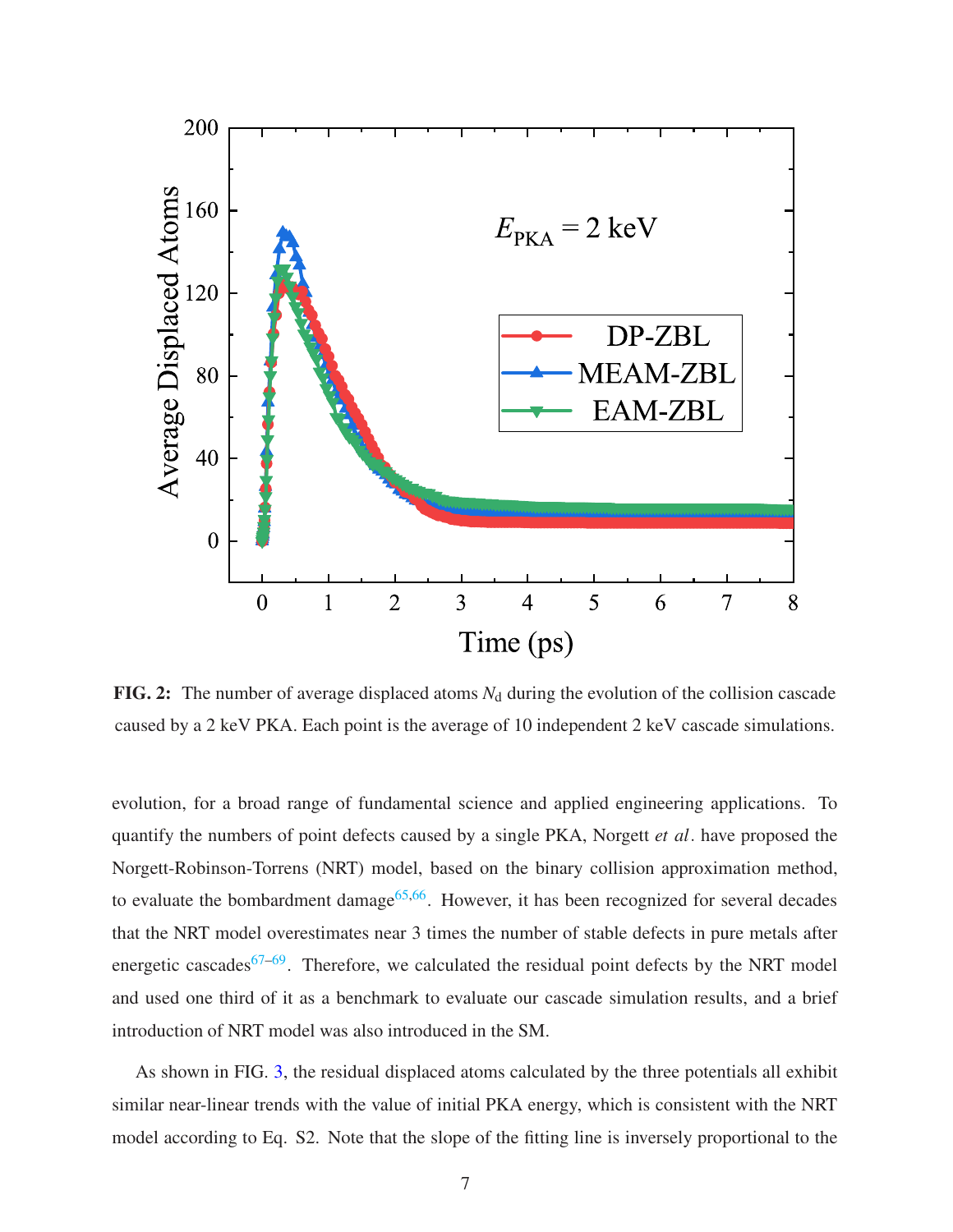<span id="page-7-0"></span>

FIG. 3: The residual point defects after 50 ps relaxation and the corresponding 1/3 NRT model results. Each point is the average of 10 independent cascade simulations, and the errors are given in the standard error of the mean.

displacement energy  $E_d$ , which is usually defined as the minimum amount of energy transferred to a lattice atom to make it displace from original stable site<sup>[70](#page-14-4)</sup>. Other widely used models, such as the Kinchin-Pease (KP) model<sup>[71](#page-14-5)</sup> and the athermal recombination corrected DPA (arc-DPa) model<sup>[72](#page-24-8)</sup>, typically take  $E_d$  as a key parameter to quantify the amount of displacement damage generated by energetic particles inject in materials. So we also made a comparison of average  $E_d$  value in all the possible directions calculated by these three models, as shown in TABLE [II](#page-8-0) and FIG. S4.

According to our calculations,  $E_d$ 's provided by the DP-ZBL and MEAM-ZBL potentials were quite close to the recommended value (25 eV for fcc Al)<sup>[70](#page-14-4)[,73](#page-14-6)</sup>, while the result of EAM-ZBL potential has a relatively large deviation. Furthermore, the DP-ZBL potential can also give the best prediction of residual displaced atoms in the three examined potentials, if we took the 1/3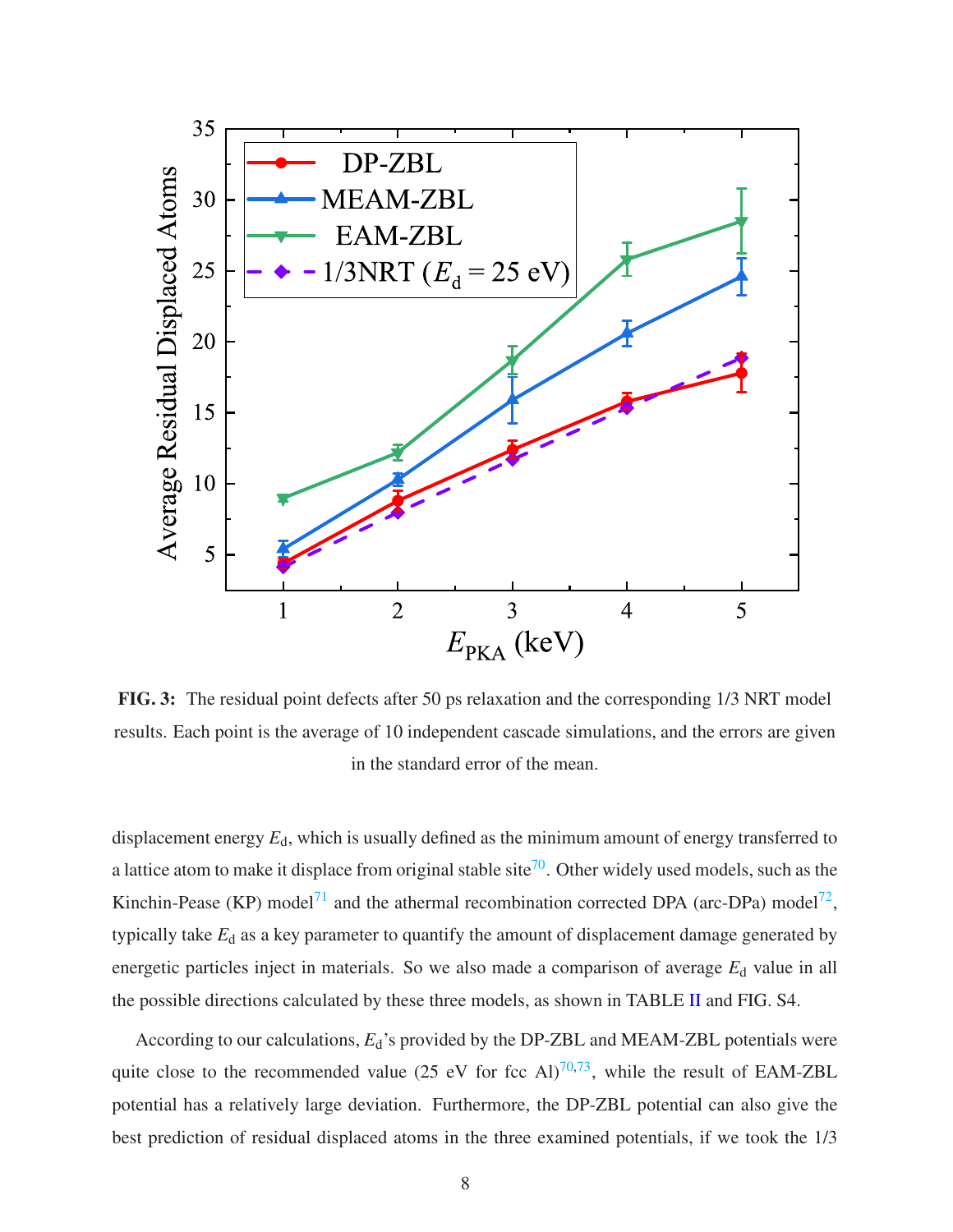<span id="page-8-0"></span>

| fcc Al           | Recommended <sup>73</sup> | DP-ZBL | <b>MEAM-ZBL</b> | EAM-ZBL |
|------------------|---------------------------|--------|-----------------|---------|
| $E_{\rm d}$ (eV) | 25.0                      | 26.54  | 22.67           | 16.73   |

**TABLE II:** The average displacement threshold energy  $(E_d)$  of fcc Al.

NRT results as a reference. Therefore, the simulation results of DP-ZBL potential are consistent with most of the existing theoretical models in the field of low-energy ion irradiation damage.

Meanwhile, the displacement energy of three potentials are in the order of  $E_d(DP-ZBL)$  $E_d(\text{MEAM-ZBL})$  >  $E_d(\text{EAM-ZBL})$ , so the corresponding residual point defects values should be  $N_d$ (EAM-ZBL) >  $N_d$ (MEAM-ZBL) >  $N_d$ (DP-ZBL), which is completely in accordance with the results in FIG. [3.](#page-7-0) Besides, it is worth noting that the DP-ZBL model usually produces smaller *N*<sub>d</sub> than the classical EAM-ZBL and MEAM-ZBL potentials, which may be caused by the fact that the DFT data sets used to train the DP-ZBL model have considered the energy difference of configurations far from the equilibrium state, while the traditional EAM-ZBL and MEAM-ZBL potentials are simply constructed by fitting the material properties near the equilibrium state. From this point of view, the DP-ZBL model should provide a better description for the irradiation damage events than traditional analytical potentials.

In conclusion, we have proposed the DP-ZBL scheme by smoothly interpolating the accurate repulsive pair potential (ZBL) into the DP model. The DP-ZBL potential generated in this way can not only give accurate results regarding the material properties near equilibrium states but also be sufficient to describe the atomic collision cascades during the irradiation damage processes. This method can minimize the impact of subjective factors on potentials during their establishments, and provide higher agreement with experimental or DFT results compared with other widely used classical potentials. Moreover, due to the applicability of the DP model to a wide range of materials, see, e.g. Ref.[\[9](#page-10-0)], this newly proposed method may be used in the irradiation effect studies of new advanced materials, such as high entropy alloys (HEAs), layered transition metal ternary nitrides and carbides ( $M_{n+1}AX_n$  phases), and two-dimensional (2D) materials, for whom suitable classical potentials are still lacking. We hope that with the development and improvement of the DP-ZBL potential database and corresponding computational algorithm, the predicament of accurate potentials lacking in the irradiation effect field could be better solved.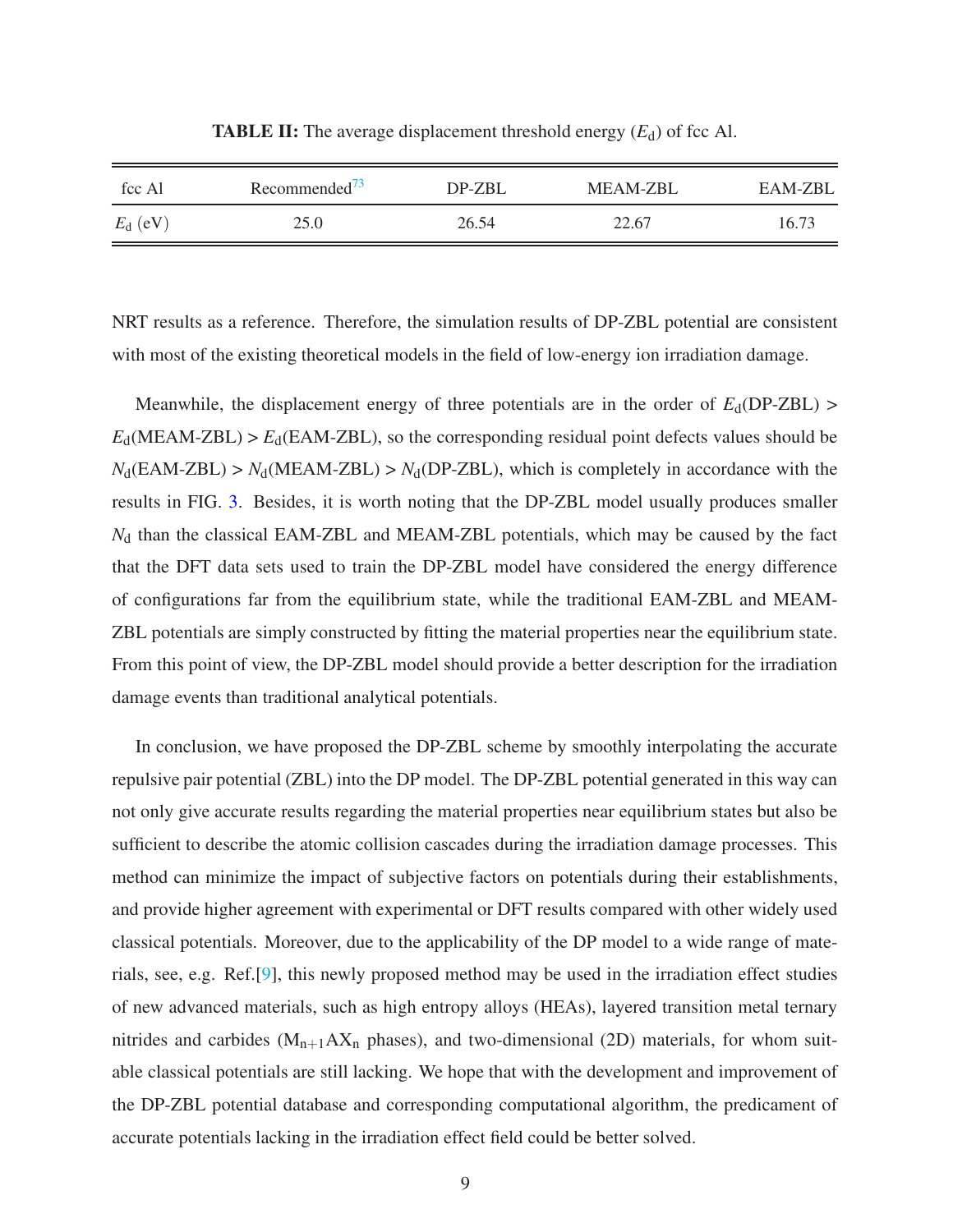#### ACKNOWLEDGMENTS

This work is supported by National Natural Science Foundation of China (Grant No. 11705010 and 11871110), and the National Key Research and Development Program of China (Grants No. 2016YFB0201200 and 2016YFB0201203). We are grateful for computing resource provided by Weiming No. 1 and Life Science No. 1 High Performance Computing Platform at Peking University, the Terascale Infrastructure for Groundbreaking Research in Science and Engineering (TI-GRESS) High Performance Computing Center and Visualization Laboratory at Princeton University, as well as TianHe-1(A) at National Supercomputer Center in Tianjin.

#### **REFERENCES**

- <span id="page-9-0"></span><sup>1</sup>K. Vanommeslaeghe, E. Hatcher, C. Acharya, S. Kundu, S. Zhong, J. Shim, E. Darian, O. Guvench, P. Lopes, I. Vorobyov, and A. D. Mackerell Jr, "Charmm general force field: A force field for drug-like molecules compatible with the charmm all-atom additive biological force fields," [Journal of Computational Chemistry](http://dx.doi.org/10.1002/jcc.21367) 31, 671–690 (2010).
- <sup>2</sup>W. L. Jorgensen, D. S. Maxwell, and J. Tirado-Rives, "Development and testing of the opls all-atom force field on conformational energetics and properties of organic liquids," [Journal of the American Chemical Society](http://dx.doi.org/ 10.1021/ja9621760) 118, 11225–11236 (1996).
- <sup>3</sup> J. Wang, R. M. Wolf, J. W. Caldwell, P. A. Kollman, and D. A. Case, "Development and testing of a general amber force field," [Journal of Computational Chemistry](http://dx.doi.org/10.1002/jcc.20035) 25, 1157–1174 (2004).
- <sup>4</sup>S. Dumpala, S. R. Broderick, U. Khalilov, E. C. Neyts, A. C. T. van Duin, J. Provine, R. T. Howe, and K. Rajan, "Integrated atomistic chemical imaging and reactive force field molecular dynamic simulations on silicon oxidation," [Applied Physics Letters](http://dx.doi.org/ 10.1063/1.4905442) 106, 011602 (2015).
- <span id="page-9-1"></span><sup>5</sup>S. Hooda, S. A. Khan, B. Satpati, D. Kanjilal, and D. Kabiraj, "Thermal spike effect in sputtering of porous germanium to form surface pattern by high energy heavy ions irradiation," [Applied Physics Letters](http://dx.doi.org/10.1063/1.4950710) 108, 201603 (2016).
- <span id="page-9-2"></span><sup>6</sup>R. Car and M. Parrinello, "Unified approach for molecular dynamics and density-functional theory," [Physical Review Letters](http://dx.doi.org/10.1103/PhysRevLett.55.2471) 55, 2471–2474 (1985).
- <sup>7</sup>D. Marx and J. Hutter, *Ab initio molecular dynamics: basic theory and advanced methods* (Cambridge University Press, 2009).
- <span id="page-9-3"></span><sup>8</sup>W. Kohn and L. J. Sham, "Self-consistent equations including exchange and correlation effects,"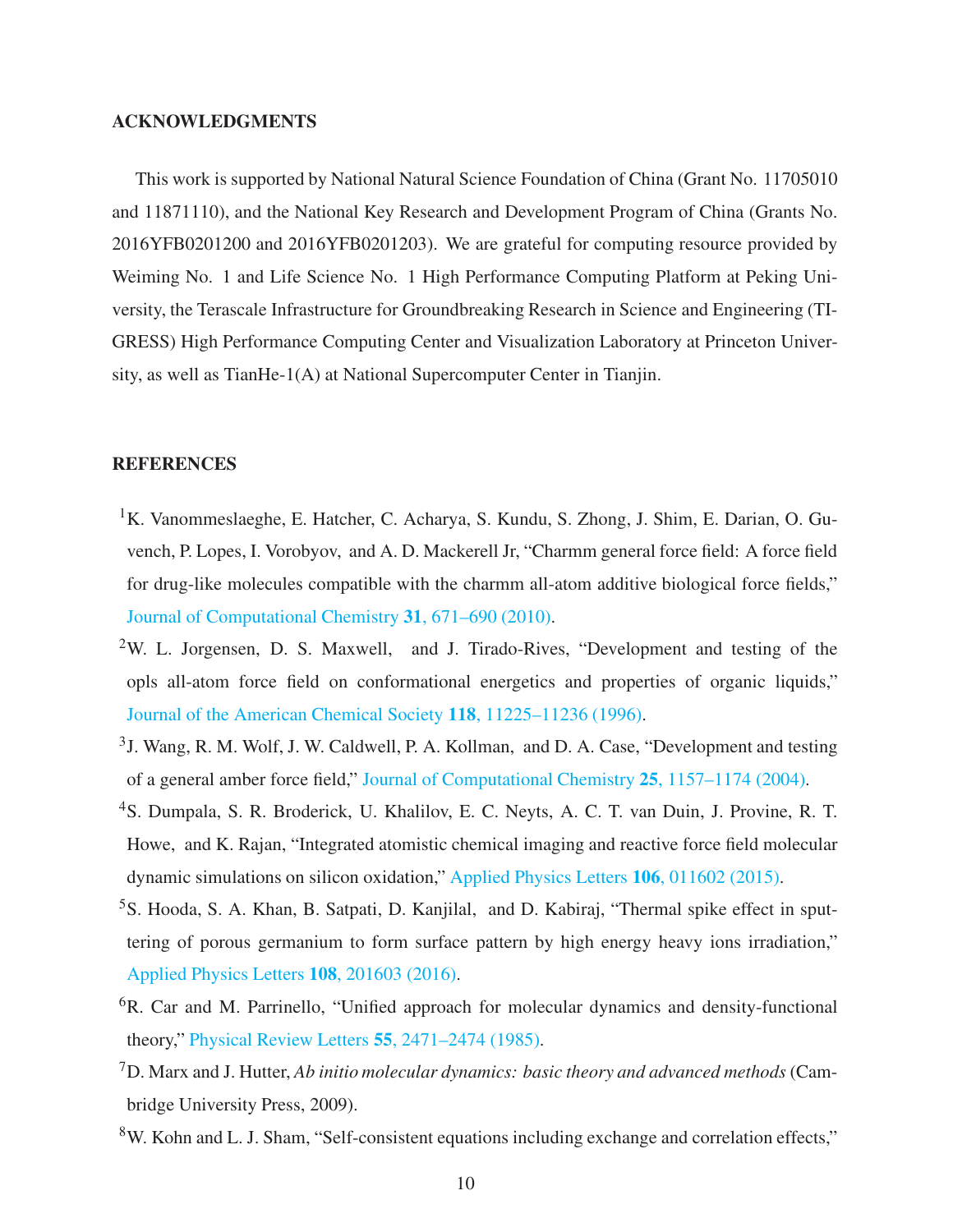Physical Review 140[, A1133–A1138 \(1965\).](http://dx.doi.org/ 10.1103/PhysRev.140.A1133)

- <span id="page-10-0"></span><sup>9</sup>L. Zhang, J. Han, H. Wang, R. Car, and W. E, "Deep potential molecular dynamics: A scalable model with the accuracy of quantum mechanics," [Physical review letters](http://dx.doi.org/ 10.1103/PhysRevLett.120.143001) 120, 143001 (2018).
- <sup>10</sup>K. Yao, J. E. Herr, S. N. Brown, and J. Parkhill, "Intrinsic bond energies from a bonds-inmolecules neural network," [The journal of physical chemistry letters](https://pubs.acs.org.ccindex.cn/doi/pdfplus/10.1021/acs.jpclett.7b01072) 8, 2689–2694 (2017).
- <span id="page-10-4"></span><sup>11</sup>J. Han, L. Zhang, R. Car, and W. E, "Deep potential: A general representation of a many-body potential energy surface," Communications in Computational Physics 23, 629–639 (2018).
- $12$ S. Chmiela, A. Tkatchenko, H. E. Sauceda, I. Poltavsky, K. T. Schütt, and K.-R. Müller, "Machine learning of accurate energy-conserving molecular force fields," Science advances 3[, e1603015 \(2017\).](https://www.ncbi.nlm.nih.gov/pmc/articles/PMC5419702/pdf/1603015.pdf)
- <sup>13</sup>J. Behler and M. Parrinello, "Generalized neural-network representation of high-dimensional potential-energy surfaces," [Physical review letters](https://journals.aps.org/prl/pdf/10.1103/PhysRevLett.98.146401) 98, 146401 (2007).
- <span id="page-10-2"></span><sup>14</sup>A. P. Bartók, M. C. Payne, R. Kondor, and G. Csányi, "Gaussian approximation potentials: The accuracy of quantum mechanics, without the electrons," [Physical review letters](https://journals.aps.org/prl/pdf/10.1103/PhysRevLett.104.136403) 104, 136403 (2010).
- <sup>15</sup>K. T. Schütt, F. Arbabzadah, S. Chmiela, K. R. Müller, and A. Tkatchenko, "Quantum-chemical insights from deep tensor neural networks," [Nature Communications](http://dx.doi.org/10.1038/ncomms13890 https://www.nature.com/articles/ncomms13890#supplementary-information) 8, 13890 (2017).
- <sup>16</sup>K. Schütt, P.-J. Kindermans, H. E. S. Felix, S. Chmiela, A. Tkatchenko, and K.-R. Müller, "Schnet: A continuous-filter convolutional neural network for modeling quantum interactions," in *Advances in Neural Information Processing Systems*, pp. 991–1001.
- <span id="page-10-1"></span> $17A$ . P. Bartók, R. Kondor, and G. Csányi, "On representing chemical environments," [Physical Review B](http://dx.doi.org/10.1103/PhysRevB.87.184115) 87, 184115 (2013).
- <span id="page-10-3"></span><sup>18</sup>L. Zhang, H. Wang, and W. E, "Adaptive coupling of a deep neural network potential to a classical force field," [The Journal of chemical physics](http://dx.doi.org/10.1063/1.5042714) 149, 154107 (2018).
- <sup>19</sup>J. F. Ziegler and J. P. Biersack, "The stopping and range of ions in matter," in *Treatise on Heavy-Ion Science* (Springer, 1985) pp. 93–129.
- <span id="page-10-5"></span> $20$ L. Zhang, J. Han, H. Wang, W. Saidi, R. Car, and W. E, "End-to-end symmetry preserving inter-atomic potential energy model for finite and extended systems," in *Advances in Neural Information Processing Systems*, pp. 4441–4451.
- <span id="page-10-6"></span><sup>21</sup>B. Jelinek, S. Groh, M. F. Horstemeyer, J. Houze, S. G. Kim, G. J. Wagner, A. Moitra, and M. I. Baskes, "Modified embedded atom method potential for al, si, mg, cu, and fe alloys," Physical Review B 85 [\(2012\), 10.1103/PhysRevB.85.245102.](http://dx.doi.org/10.1103/PhysRevB.85.245102)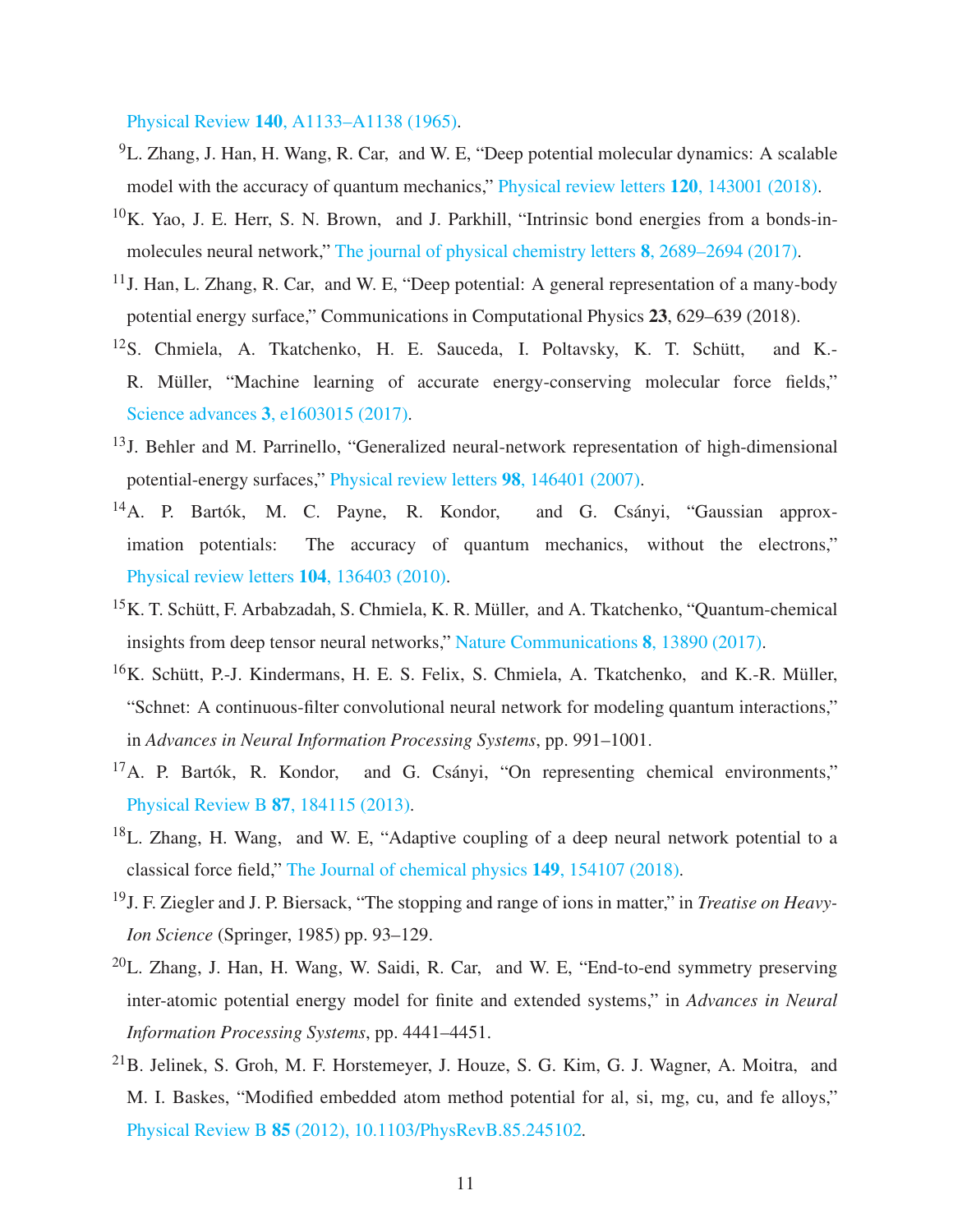- $^{22}$ S. S. Gupta, M. A. van Huis, M. Dijkstra, and M. H. F. Sluiter, "Depth dependence of vacancy formation energy at (100), (110), and (111) al surfaces: A first-principles study," Physical Review B 93 [\(2016\), 10.1103/PhysRevB.93.085432.](http://dx.doi.org/10.1103/PhysRevB.93.085432)
- $^{23}R$ . Qiu, H. Lu, B. Ao, L. Huang, T. Tang, and P. Chen, "Energetics of intrinsic point defects in aluminium via orbital-free density functional theory," [Philosophical Magazine](http://dx.doi.org/10.1080/14786435.2017.1328139) 97, 2164–2181 (2017).
- $^{24}$ R. Voskoboinikov, "Molecular dynamics simulations of radiation damage in ti-al based structural intermetallics," KnE Materials Science 4 [\(2018\), 10.18502/kms.v4i1.2186.](http://dx.doi.org/10.18502/kms.v4i1.2186)
- $^{25}$ G. W. Iseler, H. I. Dawson, A. S. Mehner, and J. W. Kauffman, "Production rates of electrical resistivity in copper and aluminum induced by electron irradiation," Physical Review 146[, 468–471 \(1966\).](http://dx.doi.org/10.1103/PhysRev.146.468)
- $^{26}N$ . T. H. Trung, H. S. M. Phuong, M. D. Starostenkov, V. V. Romanenko, and V. A. Popov, "Threshold displacement energy in ni, al and b2 nial," [IOP Conference Series: Materials Science and Engineering](http://dx.doi.org/ 10.1088/1757-899x/447/1/012004) 447 (2018), 10.1088/1757-899x/447/1/012004.
- $27$ M. I. Mendelev, M. J. Kramer, C. A. Becker, and M. Asta, "Analysis of semi-empirical interatomic potentials appropriate for simulation of crystalline and liquid al and cu," [Philosophical Magazine](http://dx.doi.org/10.1080/14786430802206482) 88, 1723–1750 (2008).
- $28$ V. Botu and R. Ramprasad, "Learning scheme to predict atomic forces and accelerate materials simulations," [Physical Review B](http://dx.doi.org/10.1103/PhysRevB.92.094306) 92, 094306 (2015).
- $29$ V. Botu, R. Batra, J. Chapman, and R. Ramprasad, "Machine learning force fields: Construction, validation, and outlook," [The Journal of Physical Chemistry C](http://dx.doi.org/ 10.1021/acs.jpcc.6b10908) 121, 511–522 (2017).
- <span id="page-11-0"></span> $30$ L. Zhang, D.-Y. Lin, H. Wang, R. Car, and W. E. "Active learning of uniformly accurate interatomic potentials for materials simulation," Physical Review Materials 3 [\(2019\), 10.1103/PhysRevMaterials.3.023804.](http://dx.doi.org/ 10.1103/PhysRevMaterials.3.023804)
- <span id="page-11-1"></span><sup>31</sup>B. Settles, "Active learning," Synthesis Lectures on Artificial Intelligence and Machine Learning 6, 1–114 (2012).
- <span id="page-11-2"></span> $32$ N. Rubens, M. Elahi, M. Sugiyama, and D. Kaplan, "Active learning in recommender systems," in *Recommender systems handbook* (Springer, 2015) pp. 809–846.
- <span id="page-11-3"></span><sup>33</sup>L. Zhang, H. Wang, and W. E, "Reinforced dynamics for enhanced sampling in large atomic and molecular systems," [The Journal of chemical physics](http://dx.doi.org/10.1063/1.5019675) 148, 124113 (2018).
- <sup>34</sup>K. W. Jacobsen, J. K. Norskov, and M. J. Puska, "Interatomic interactions in the effectivemedium theory," Physical Review B 35[, 7423–7442 \(1987\).](http://dx.doi.org/ 10.1103/PhysRevB.35.7423)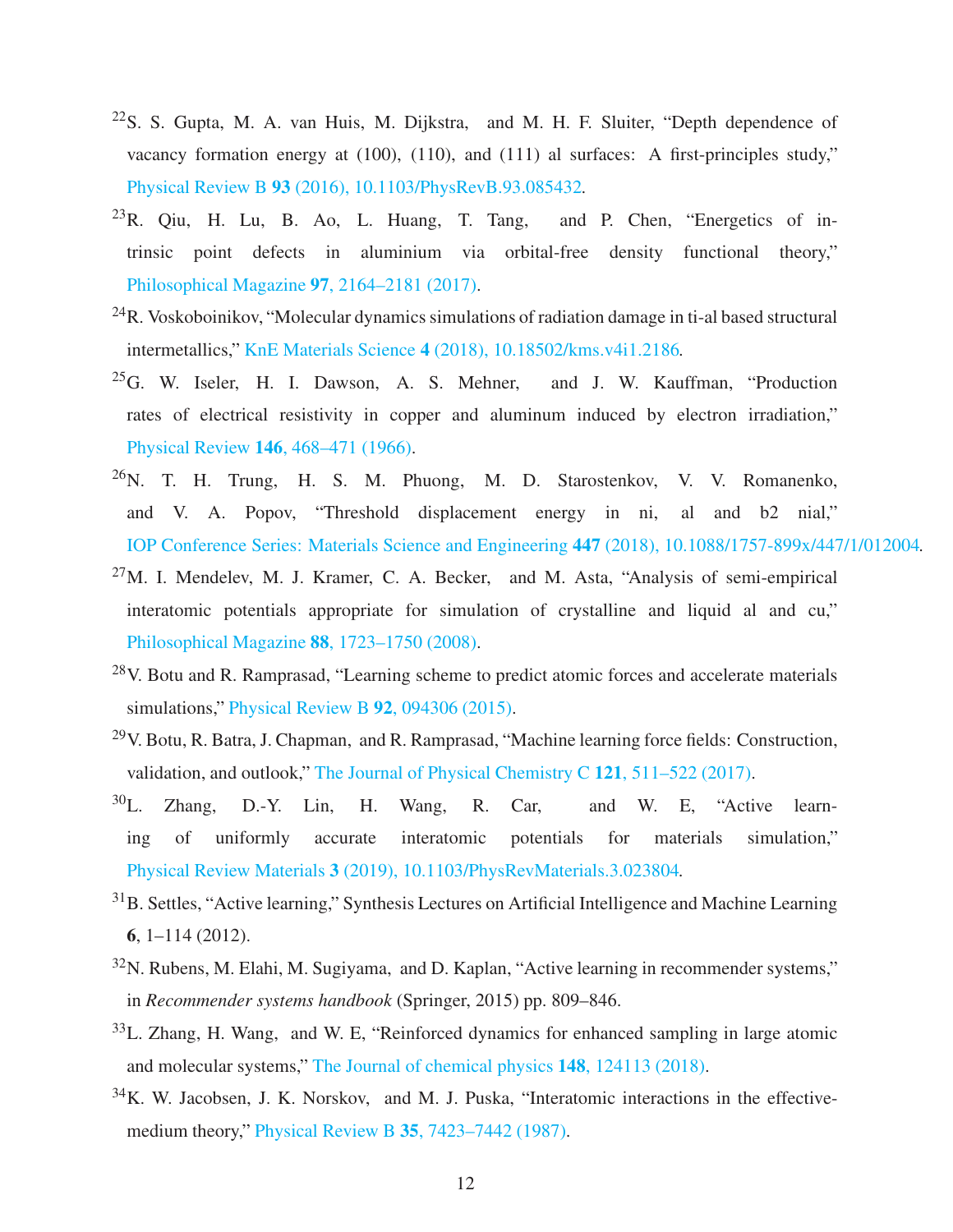- <span id="page-12-0"></span> $35$ M. I. Pascuet and J. R. Fernández, "Atomic interaction of the meam type for the study of intermetallics in the al–u alloy," [Journal of Nuclear Materials](http://dx.doi.org/10.1016/j.jnucmat.2015.09.030) 467, 229–239 (2015).
- <span id="page-12-1"></span><sup>36</sup>V. N. Popok, S. Vučković, J. Samela, T. T. Järvi, K. Nordlund, and E. E. Campbell, "Stopping of energetic cobalt clusters and formation of radiation damage in graphite," Physical Review B 80, 205419 (2009).
- <sup>37</sup>H. M. Urbassek, "Molecular-dynamics simulation of sputtering," Nuclear Instruments and Methods in Physics Research Section B: Beam Interactions with Materials and Atoms 122, 427–441 (1997).
- <span id="page-12-2"></span><sup>38</sup>S. Lu, D. Li, and D. W. Brenner, "Molecular dynamics simulations of plastic damage in metals," Handbook of Damage Mechanics: Nano to Macro Scale for Materials and Structures , 453–486 (2015).
- <span id="page-12-3"></span><sup>39</sup>H. Wang, L. Zhang, J. Han, and W. E, "Deepmd-kit: A deep learning package for many-body potential energy representation and molecular dynamics," [Computer Physics Communications](http://dx.doi.org/10.1016/j.cpc.2018.03.016) 228, 178–184 (2018).
- $^{40}$ S. Plimpton, "Fast parallel algorithms for short-range molecular dynamics," [Journal of Computational Physics](http://dx.doi.org/ https://doi.org/10.1006/jcph.1995.1039) 117, 1–19 (1995).
- <sup>41</sup>G. Kresse and J. Hafner, "Ab initio molecular dynamics for liquid metals," [Physical Review B](http://dx.doi.org/ 10.1103/PhysRevB.47.558) 47, 558–561 (1993).
- $^{42}$ G. Kresse and J. Hafner, "Ab initio molecular-dynamics simulation of the liquid-metal–amorphous-semiconductor transition in germanium," Physical Review B 49[, 14251–14269 \(1994\).](http://dx.doi.org/10.1103/PhysRevB.49.14251)
- <sup>43</sup>G. Kresse and D. Joubert, "From ultrasoft pseudopotentials to the projector augmented-wave method," Physical Review B 59[, 1758–1775 \(1999\).](http://dx.doi.org/ 10.1103/PhysRevB.59.1758)
- <sup>44</sup>A. Stukowski, "Visualization and analysis of atomistic simulation data with ovito–the open visualization tool," [Modelling and Simulation in Materials Science and Engineering](http://dx.doi.org/10.1088/0965-0393/18/1/015012) 18, 015012 (2009).
- <span id="page-12-4"></span><sup>45</sup>V. A. M. J. D. Cox, D. D. Wagman, "Codata key values for thermodynamics," [Hemisphere Publishing Corporation](http://dx.doi.org/10.1002/bbpc.19900940121) 94, 93–93 (1990).
- <span id="page-12-5"></span><sup>46</sup>A. Cooper, "Precise lattice constants of germanium, aluminum, gallium arsenide, uranium, sulphur, quartz and sapphire," [Acta Crystallographica](http://dx.doi.org/doi:10.1107/S0365110X62001474) 15, 578–582 (1962).
- <span id="page-12-6"></span><sup>47</sup>W. Triftshäuser, "Positron trapping in solid and liquid metals," Physical Review B 12[, 4634–4639 \(1975\).](http://dx.doi.org/ 10.1103/PhysRevB.12.4634)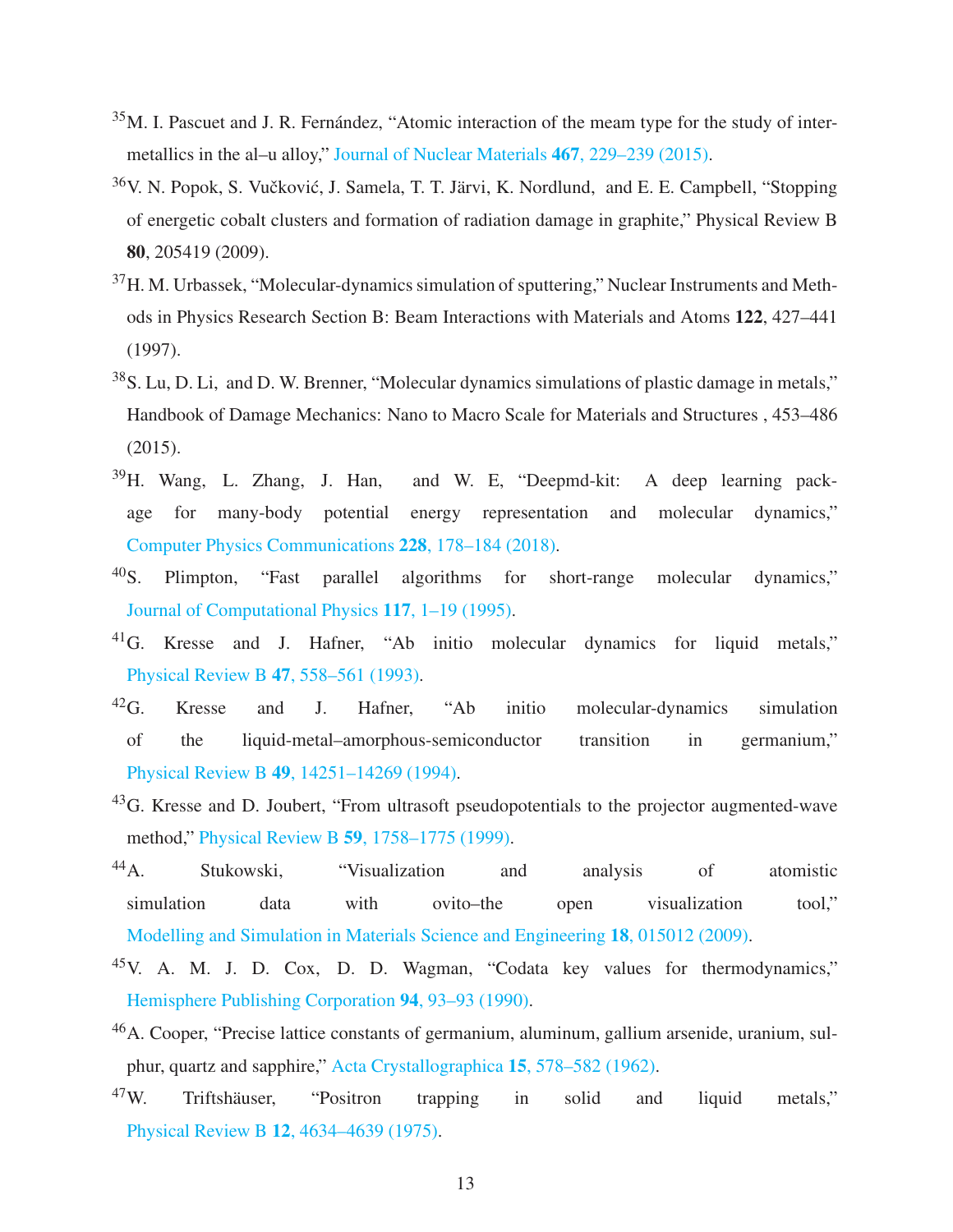- <span id="page-13-1"></span><sup>48</sup>M. J. Fluss, L. C. Smedskjaer, M. K. Chason, D. G. Legnini, and R. W. Siegel, "Measurements of the vacancy formation enthalpy in aluminum using positron annihilation spectroscopy," Physical Review B 17[, 3444–3455 \(1978\).](http://dx.doi.org/10.1103/PhysRevB.17.3444)
- <span id="page-13-2"></span> $^{49}R$ . Q. Hood, P. R. C. Kent, and F. A. Reboredo, "Diffusion quantum monte carlo study of the equation of state and point defects in aluminum," [Physical Review B](http://dx.doi.org/10.1103/PhysRevB.85.134109) 85, 134109 (2012).
- <span id="page-13-3"></span><sup>50</sup>G. N. Kamm and G. A. Alers, "Low-temperature elastic moduli of aluminum," [Journal of Applied Physics](http://dx.doi.org/10.1063/1.1713309) 35, 327–330 (1964).
- <span id="page-13-4"></span><sup>51</sup>V. C. Kannan and G. Thomas, "Dislocation climb and determination of stacking-fault energies in al and al-1% mg," [Journal of Applied Physics](http://dx.doi.org/10.1063/1.1708819) 37, 2363–2370 (1966).
- $52P.$  S. Dobson, P. J. Goodhew, and R. E. Smallman, "Climb kinetics of dislocation loops in aluminium," [The Philosophical Magazine: A Journal of Theoretical Experimental and Applied Physics](http://dx.doi.org/ 10.1080/14786436708229253) 16, 9–22 (1967).
- <sup>53</sup>J.-P. Tartour and J. Washburn, "Climb kinetics of dislocation loops in aluminium," [The Philosophical Magazine: A Journal of Theoretical Experimental and Applied Physics](http://dx.doi.org/ 10.1080/14786436808227755) 18, 1257–1267 (196
- <span id="page-13-5"></span> $54$ M. J. Mills and P. Stadelmann, "A study of the structure of lomer and  $60^\circ$  dislocations in aluminium using high-resolution transmission electron microscopy," [Philosophical Magazine A](http://dx.doi.org/ 10.1080/01418618908213867) 60, 355–384 (1989).
- <span id="page-13-6"></span><sup>55</sup>D. Zhao, O. M. Løvvik, K. Marthinsen, and Y. Li, "Impurity effect of mg on the generalized planar fault energy of al," [Journal of Materials Science](http://dx.doi.org/10.1007/s10853-016-9834-6) 51, 6552–6568 (2016).
- <span id="page-13-7"></span><sup>56</sup>M. Ross, L. H. Yang, and R. Boehler, "Melting of aluminum, molybdenum, and the light actinides," [Physical Review B](http://dx.doi.org/ 10.1103/PhysRevB.70.184112) 70, 184112 (2004).
- <span id="page-13-8"></span><sup>57</sup>J. Bouchet, F. Bottin, G. Jomard, and G. Zérah, "Melting curve of aluminum up to 300 gpa obtained through ab initio molecular dynamics simulations," [Physical Review B](http://dx.doi.org/ 10.1103/PhysRevB.80.094102) 80, 094102 (2009).
- <span id="page-13-9"></span><sup>58</sup>R. A. McDonald, "Enthalpy, heat capacity, and heat of fusion of aluminum," [Journal of Chemical and Engineering Data](http://dx.doi.org/ 10.1021/je60032a037) 12, 115–118 (1967).
- <span id="page-13-10"></span><sup>59</sup>A. Meyer, "The measurement of self-diffusion coefficients in liquid metals with quasielastic neutron scattering," [EPJ Web of Conferences](https://doi.org/10.1051/epjconf/20158301002) 83, 01002 (2015).
- <span id="page-13-0"></span><sup>60</sup>J. Wallace, L. B. B. Aji, L. Shao, and S. O. Kucheyev, "Deterministic role of collision cascade density in radiation defect dynamics in si," [Physical Review Letters](http://dx.doi.org/ 10.1103/PhysRevLett.120.216101) 120, 216101 (2018).
- <sup>61</sup>H. Wang, J.-T. Tian, W. Zhou, X.-F. Chen, B. Bai, and J.-M. Xue, "Collision cascades interact with an edge dislocation in bcc fe: a molecular dynamics study," RSC Advances 8, 14017–14024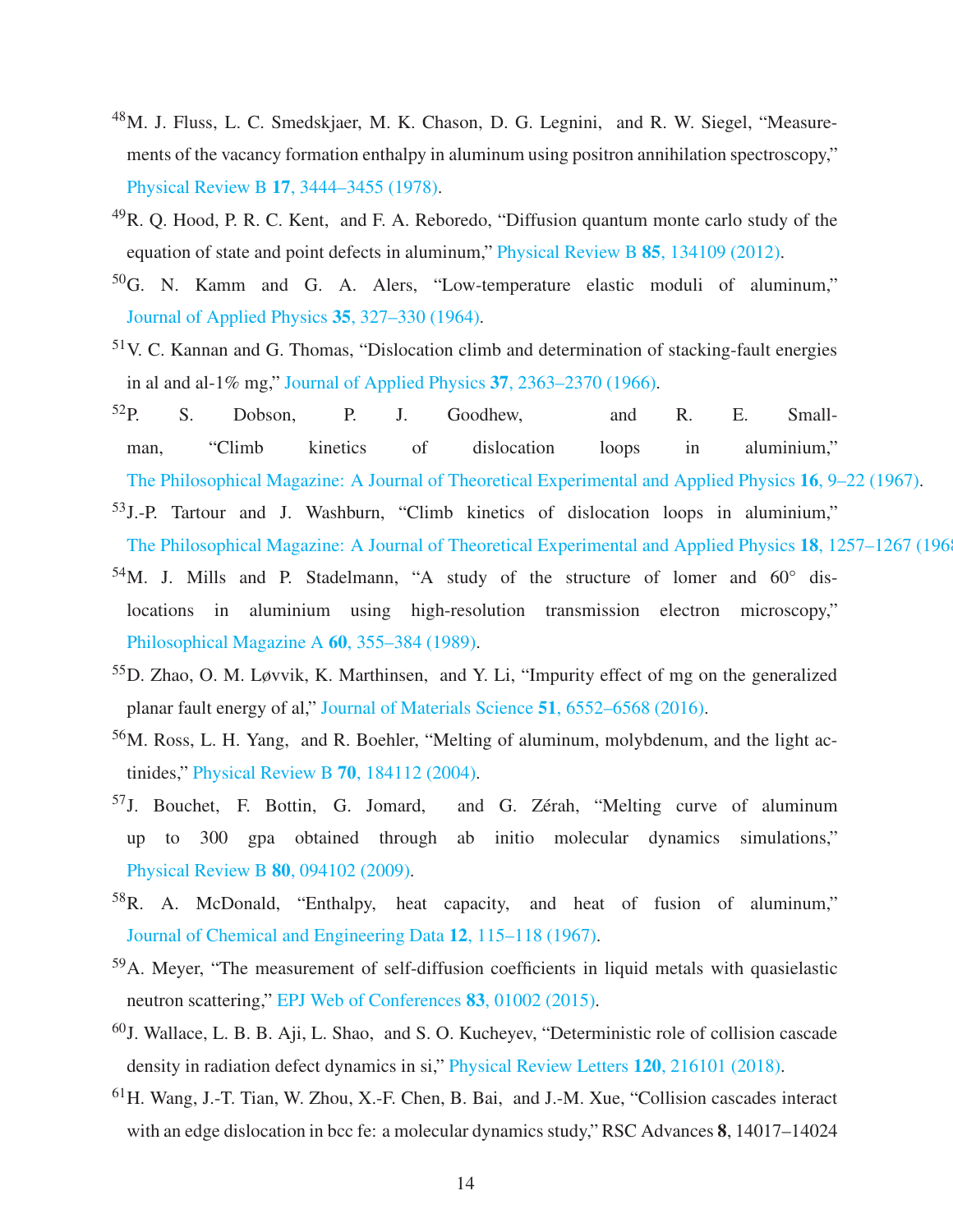(2018).

- <span id="page-14-0"></span><sup>62</sup>W. Zhou, J. Tian, Q. Feng, J. Zheng, X. Liu, J. Xue, D. Qian, and S. Peng, "Molecular dynamics simulations of high-energy displacement cascades in hcp-zr," [Journal of Nuclear Materials](http://dx.doi.org/ https://doi.org/10.1016/j.jnucmat.2018.06.002) 508, 540–545 (2018).
- <span id="page-14-1"></span><sup>63</sup>A. Meldrum, S. J. Zinkle, L. A. Boatner, and R. C. Ewing, "A transient liquid-like phase in the displacement cascades of zircon, hafnon and thorite," Nature 395[, 56–58 \(1998\).](http://dx.doi.org/ 10.1038/25698)
- <span id="page-14-2"></span><sup>64</sup>K. Nordlund, J. Keinonen, M. Ghaly, and R. S. Averback, "Coherent displacement of atoms during ion irradiation," Nature 398[, 49–51 \(1999\).](http://dx.doi.org/10.1038/17983)
- <span id="page-14-3"></span><sup>65</sup>M. T. Robinson and I. M. Torrens, "Computer simulation of atomic-displacement cascades in solids in the binary-collision approximation," Physical Review B 9, 5008 (1974).
- <sup>66</sup>M. J. Norgett, M. T. Robinson, and I. M. Torrens, "A proposed method of calculating displacement dose rates," [Nuclear Engineering and Design](http://dx.doi.org/ https://doi.org/10.1016/0029-5493(75)90035-7) 33, 50–54 (1975).
- ${}^{67}R$ . S. Averback, R. Benedek, and K. L. Merkle, "Ion-irradiation studies of the damage function of copper and silver," Physical Review B 18[, 4156–4171 \(1978\).](http://dx.doi.org/ 10.1103/PhysRevB.18.4156)
- <sup>68</sup>S. J. Zinkle and B. N. Singh, "Analysis of displacement damage and defect production under cascade damage conditions," [Journal of Nuclear Materials](http://dx.doi.org/https://doi.org/10.1016/0022-3115(93)90140-T) 199, 173–191 (1993).
- <sup>69</sup>R. Konings, *Comprehensive nuclear materials*, Vol. 1 (Amsterdam: Elsevier, 2011).
- <span id="page-14-4"></span><sup>70</sup>G. S. Was, *Fundamentals of radiation materials science: metals and alloys* (Springer, 2016).
- <span id="page-14-5"></span> $71G$ . H. Kinchin and R. S. Pease, "The displacement of atoms in solids by radiation," [Reports on Progress in Physics](http://dx.doi.org/ 10.1088/0034-4885/18/1/301) 18, 1–51 (1955).
- <sup>72</sup>K. Nordlund, S. J. Zinkle, A. E. Sand, F. Granberg, R. S. Averback, R. Stoller, T. Suzudo, L. Malerba, F. Banhart, W. J. Weber, F. Willaime, S. L. Dudarev, and D. Simeone, "Improving atomic displacement and replacement calculations with physically realistic damage models," Nat Commun 9[, 1084 \(2018\).](http://dx.doi.org/10.1038/s41467-018-03415-5)
- <span id="page-14-6"></span><sup>73</sup>M. J. Norgett, M. T. Robinson, and I. M. Torrens, "Standard practice for neutron radiation damage simulation by charged-particle irradiation," [Annual Book of ASTM Standards \(1975\).](http://www.astm.org/cgi-bin/resolver.cgi?E521-96)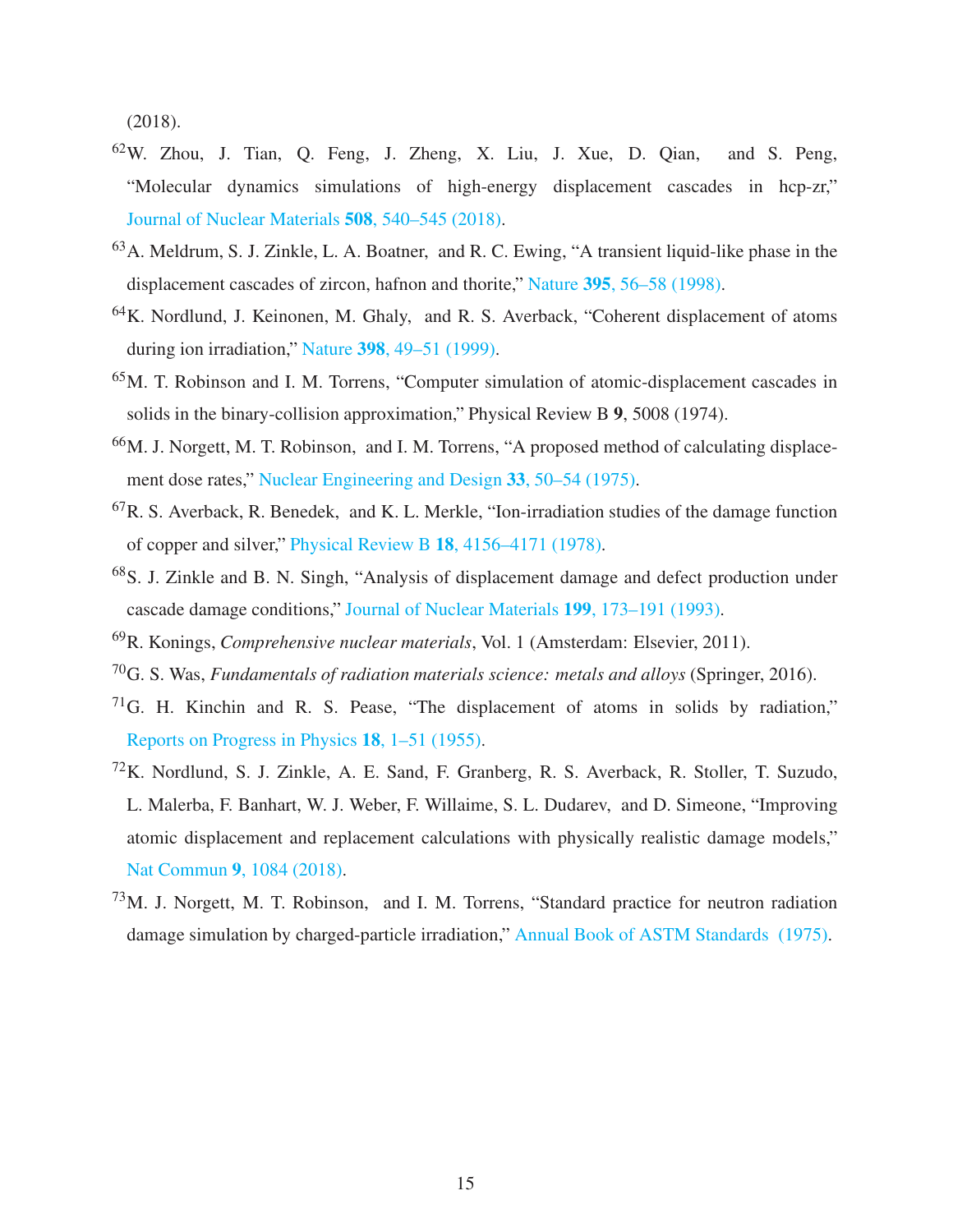# Deep learning inter-atomic potential model for accurate irradiation damage simulations<sup>[a\)](#page-15-0)</sup>

Hao Wang,<sup>1</sup> Guo Xun,<sup>1</sup> Linfeng Zhang,<sup>2</sup> Han Wang,<sup>3, [b\)](#page-15-1)</sup> and Jianming Xue<sup>1, [c\)](#page-15-2)</sup> 1)*State Key Laboratory of Nuclear Physics and Technology, School of Physics, CAPT, HEDPS, and IFSA Collaborative Innovation Center of MoE College of Engineering, Peking University, Beijing, People's Republic of China* 2)*Program in Applied and Computational Mathematics, Princeton University, Princeton, New Jersey 08544, USA* 3)*Laboratory of Computational Physics, Institute of Applied Physics and Computational Mathematics, Huayuan Road 6, Beijing 100088, People's Republic of China*

(Dated: 2 April 2019)

<span id="page-15-1"></span><span id="page-15-0"></span>a)Hao Wang and Xun Guo contributed equally to this work.

<span id="page-15-2"></span>b)Electronic mail: [wang\\_han@iapcm.ac.cn](mailto:wang_han@iapcm.ac.cn)

c)Electronic mail: [jmxue@pku.edu.cn](mailto:jmxue@pku.edu.cn)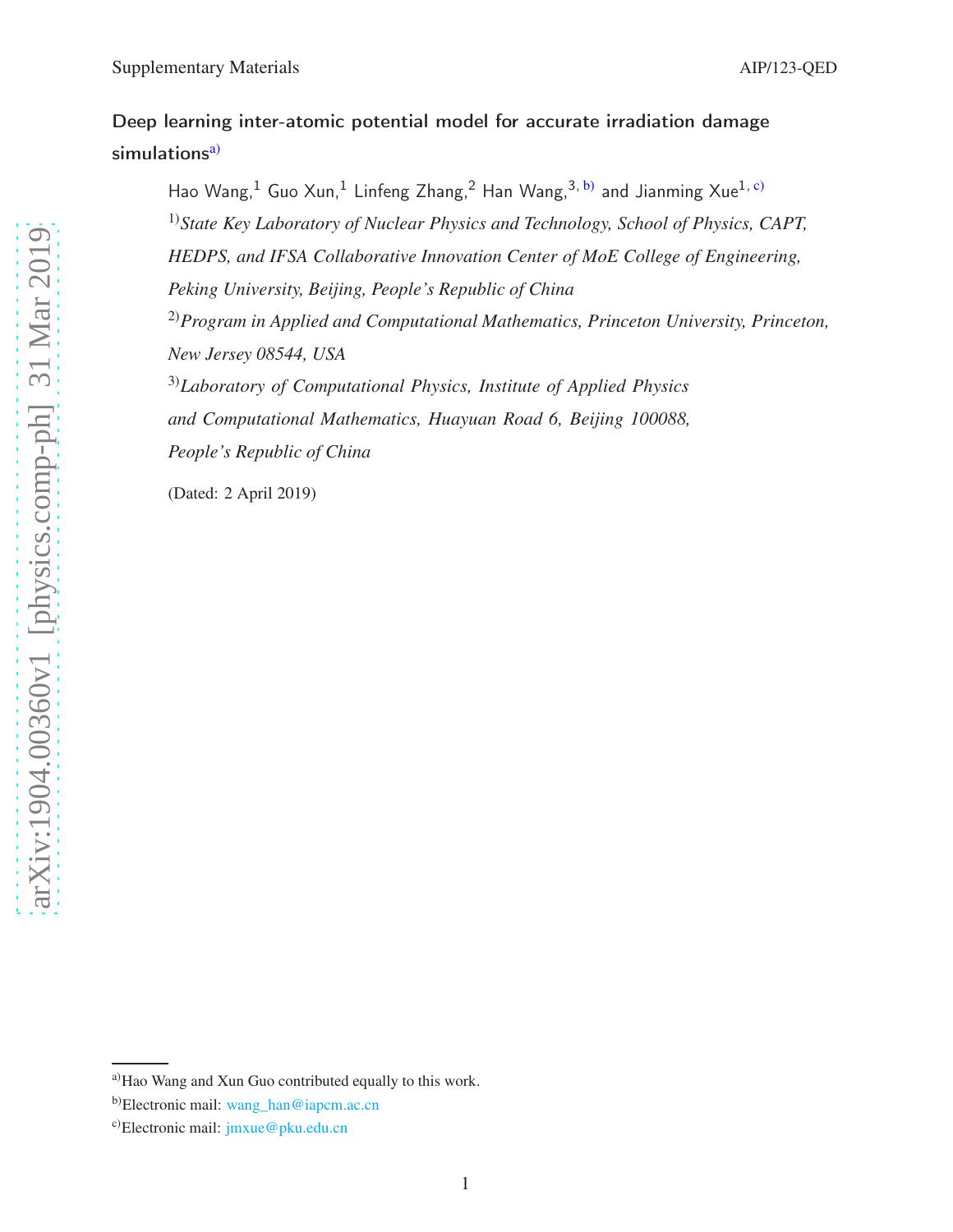Supplementary Materials

### I. METHODS

### A. Molecular Dynamic Simulations

All our molecular dynamic simulations are carried out using the LAMMPS software.<sup>[1](#page-23-0)</sup>

Pair potential and force calculation : In order to quickly evaluate whether different potentials are sufficient to reproduce the strong repulsive interactions between atoms nearer than 1 Å, we firstly calculate the pair potential and force between one pair atoms, by fixing one atom unmoved and gradually moving another atom. In practice, the initial distance of the pair atoms is  $5 \text{ Å}$ , then we decrease their distance 0.002 Å every step and record the corresponding pair energy and force.

<span id="page-16-0"></span>**Displacement threshold energy :** The displacement threshold energy  $E_d$  is defined as a spherical average of potential barrier surrounding the equilibrium lattice site. As shown in the FIG. [S1,](#page-16-0) in the 500 atoms system, by given the chosen atom (PKA) a velocity  $(v \sin \theta \cos \phi, v \sin \theta \sin \phi,$  $v\cos\theta$ ) ( $v = \sqrt{2E_{\text{PKA}}/m}$ ) to find the minimum energy needed to form a stable Frankel pair, we have calculated the  $E_d(\theta, \phi)$  every 5<sup>°</sup> (0<sup>°</sup>  $\leq \theta \leq 90$ <sup>°</sup>, 0<sup>°</sup>  $\leq \phi \leq 90$ <sup>°</sup>), for example (0<sup>°</sup>,0<sup>°</sup>),  $(0^\circ, 5^\circ), ..., (90^\circ, 90^\circ)$ . The corresponding contour plots are provided in FIG. S4(a-c) below.



FIG. S1: The schematic plot of calculating the  $E_d(\theta, \phi)$ .

Defect formation energy : The formula widely-used to calculate the defect formation energy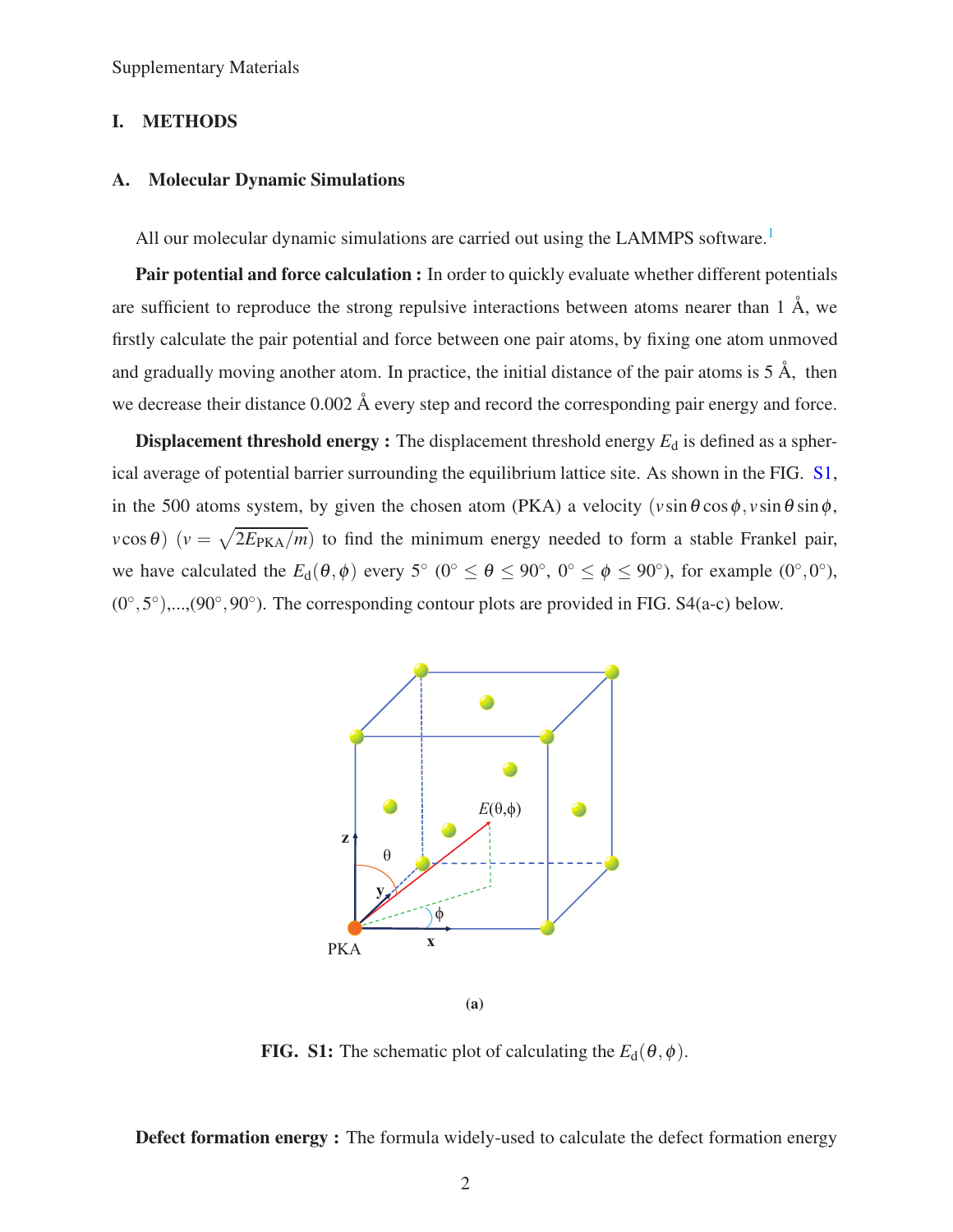#### Supplementary Materials

in the electric neutral system is given below.

$$
\Delta E_i = E_i(\text{defect}) - E(\text{supercell}) - \sum_{s=1}^{N_{species}} n_s^i \mu_s \tag{S1}
$$

Where  $E_i$ (defect) is the total energy of a supercell with the defect;  $E$ (supercell) is the energy of the perfect bulk supercell;  $n_s^i$  is the number of atoms of type *s* that were added ( $n_s^i > 0$ ) or removed  $(n_s^i)$  to create the defect;  $\mu_s$  is the chemical potential of atomic specie *s*; and the sum is taken over all elemental species, *N*species. In order to get a accurate defect formation energy, a large super cell which contains 4000 Al atoms was used in our MD simulations.

Collision cascade simulations: For PKAs' energy in  $1 \sim 5$  keV, a system containing 600000 atoms was used (nearly  $16 \times 16 \times 20$  *nm*<sup>3</sup> large). All the systems were relaxed under 300 k NVT ensemble using the Nose-Hoover thermostat<sup>2</sup> for 10 ps. Then a random atom was selected as the PKA, and then given a velocity along the Z direction. The collision cascade simulations were under the NVE ensemble for 50 ps to get a stable result of residual point defects. A variable timestep was adopted to insure that the maxmium distance of one atom during one timestep is below 0.05 Å. Besides, the Weigner-Seitz method implanted in  $\text{OVITO}^2$  $\text{OVITO}^2$  is employed to identify the point defects including vacancies (VACs) and self-interstitials (SIAs) during cascade processes.

#### B. DFT calculations

In our work, the first-principles calculations were performed using the projected augmented wave (PAW) method<sup>?</sup> as implemented in Vienna ab initio simulation package (VASP).<sup>[3](#page-24-3)[–5](#page-24-4)</sup> The exchange-correction interaction was treated by the Perdew-Burke-Ernzerhof (GGA-PBE) exchange correlation functional.? We have employed a plane-wave basis set with an energy cutoff of 600 eV and Monkhorst-Pack *k*-point mesh<sup>?</sup> of  $3 \times 3 \times 3$  to calculate the corresponding defect formation energy in a 500 atoms super-cell.

#### C. NRT model

In 1975, Norgett *et al*. proposed the simple NRT formula<sup>[6](#page-24-5)</sup> to calculate the number of Frenkel pairs  $N_d$  generated by a primary knock-on atom of initial kinetic energy  $E$ :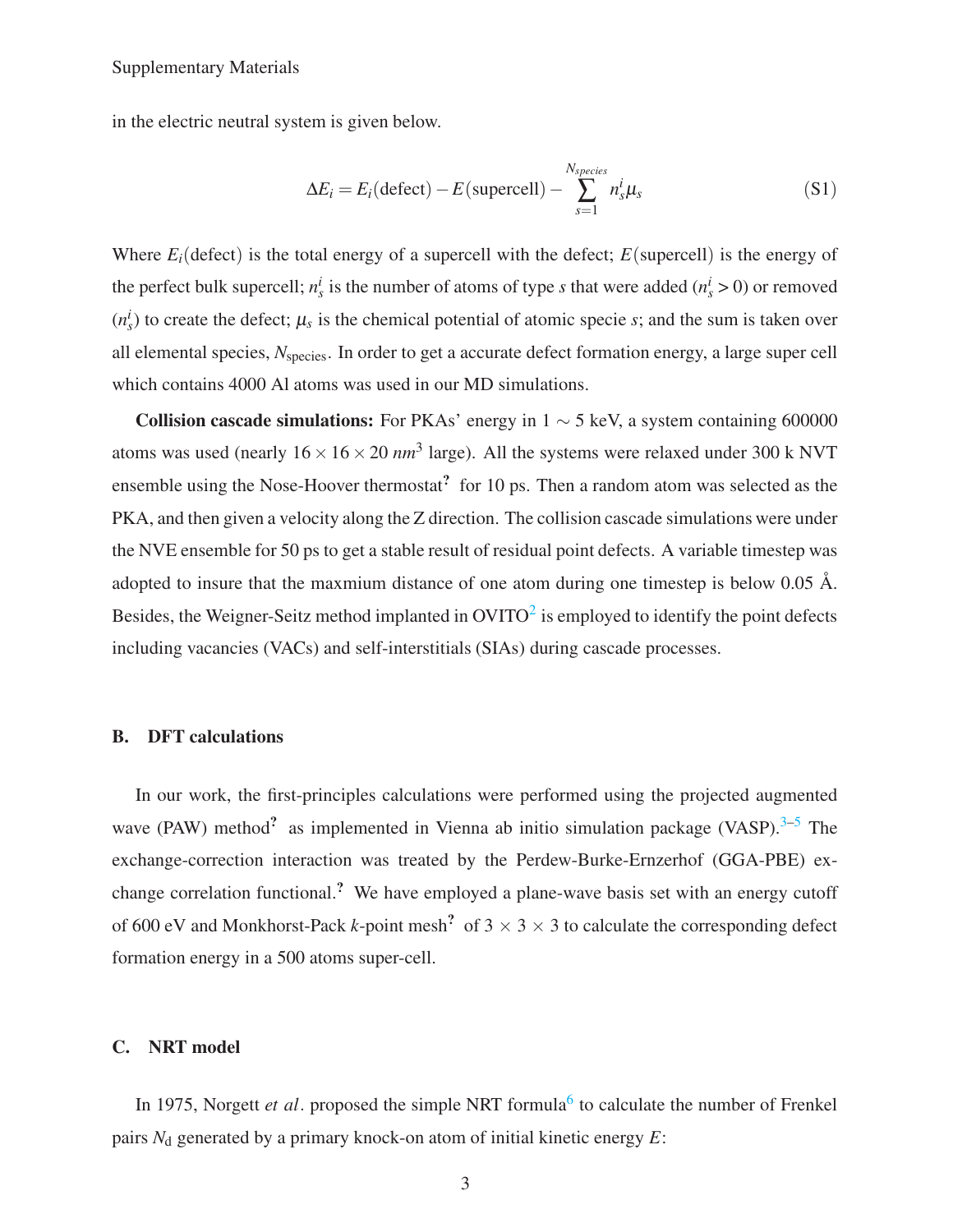$$
N_{\rm d}(T_{\rm d}) = \begin{bmatrix} 0, & T_{\rm d} < E_{\rm d} \\ 1, & E_{\rm d} \le T_{\rm d} < \frac{2E_{\rm d}}{0.8} \\ \frac{0.8T_{\rm d}}{2E_{\rm d}}, & \frac{2E_{\rm d}}{0.8} \le T_{\rm d} \end{bmatrix} \tag{S2}
$$

where  $T_d$  is the energy available to generate atomic displacements by elastic collisions and the *E*<sup>d</sup> is the displacement threshold energy. The elastic energy loss is calculated according to the method of Lindhard et al. using a numerical approximation to the universal function  $g(\varepsilon)$ :

$$
T_{\rm d} = \frac{E}{[1 + \text{kg}(\varepsilon)]},\tag{S3}
$$

$$
g(\varepsilon) = 3.4008 \varepsilon^{1/6} + 0.40244 \varepsilon^{3/4} + \varepsilon,
$$
 (S4)

$$
k = 0.1337 Z_1^{1/6} (Z_1/A_1)^{1/2},
$$
\n(S5)

$$
\varepsilon = [A_2 E / (A_1 + A_2)][a / (Z_1 Z_2 e^2)]
$$
\n(S6)

$$
a = (9\pi^2/128)^{1/3} a_0 [Z_1^{2/3} + Z_2^{2/3}]^{-1/2}
$$
 (S7)

where  $a_0$  is the Bohr radius, *e* the electronic charge,  $Z_1$  and  $Z_2$  are the atomic numbers of the projectile and target and *A*<sup>1</sup> and *A*<sup>2</sup> are the mass numbers of the two atoms.

The NRT model is based on the more than 40-year-old binary collision computer simulations of ion collision in solids and overestimates nearly three times the number of stable defects caused by energetic cascades in pure metals.<sup>[7](#page-24-8)[–10](#page-24-7)</sup> So in this letter, we take 1/3 the NRT results as a benchmark.

#### II. SOME TESTING RESULTS

#### A. Pair potential and force using different potentials

We have tested two empirical potentials and two machine-learning potentials of the element aluminum (Al) to evaluate whether they are sufficient to describe the interactions between the pair atoms below 1.0 Å, compared with the accurate ZBL repulsive pair potential.<sup>[11](#page-24-0)</sup> As shown in FIG. 1, all the four potentials including eam,  $^{12}$  $^{12}$  $^{12}$  eam\_fs,  $^{13}$  $^{13}$  $^{13}$  agni(2015PRB)<sup>[14](#page-24-10)</sup> and agni(2017JPCC)<sup>[15](#page-24-1)</sup> are not sufficient to reproduce the strong repulsive interatomic interactions below 1 Å. In detail, the agni(2015PRB) and agni(2017JPCC) potentials nearly donot have the repulsive potential, while the eam potential underestimates the repulsive interactions. Note that the eam\_fs potential gives almost the same pair potential and force as the ZBL potential in the range  $(0.5 \text{ Å}, 2.0 \text{ Å})$ , however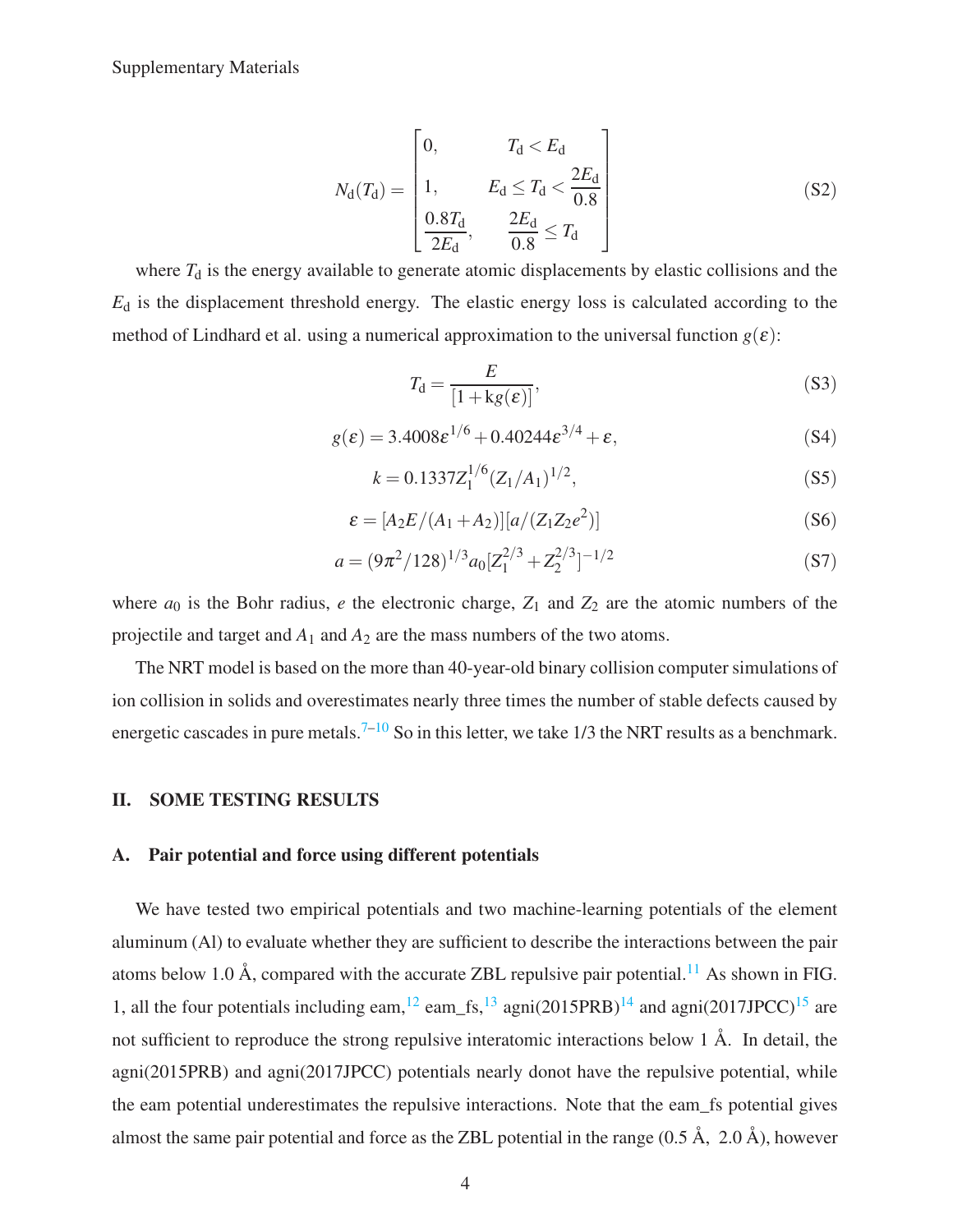this potential has a discontinuity point near 0.5 Å and then overestimates the repulsive interaction 8 orders of magnitude than the ZBL potential below 0.5 Å. In conclusion, without the accurate description of the pair potential and force below 1 Å, these potentials cannot be used in irradiation damage simulations.



FIG. S2: The pair potential (a) and force (b) calculated using two classical potentials (eam and eam.fs) and two machine learning potentials (agni proce and agni prb). Compared the ZBL repulsive pair potential, all the four potentials cannot give an accurate description about the interatomic interactions below 1 Å.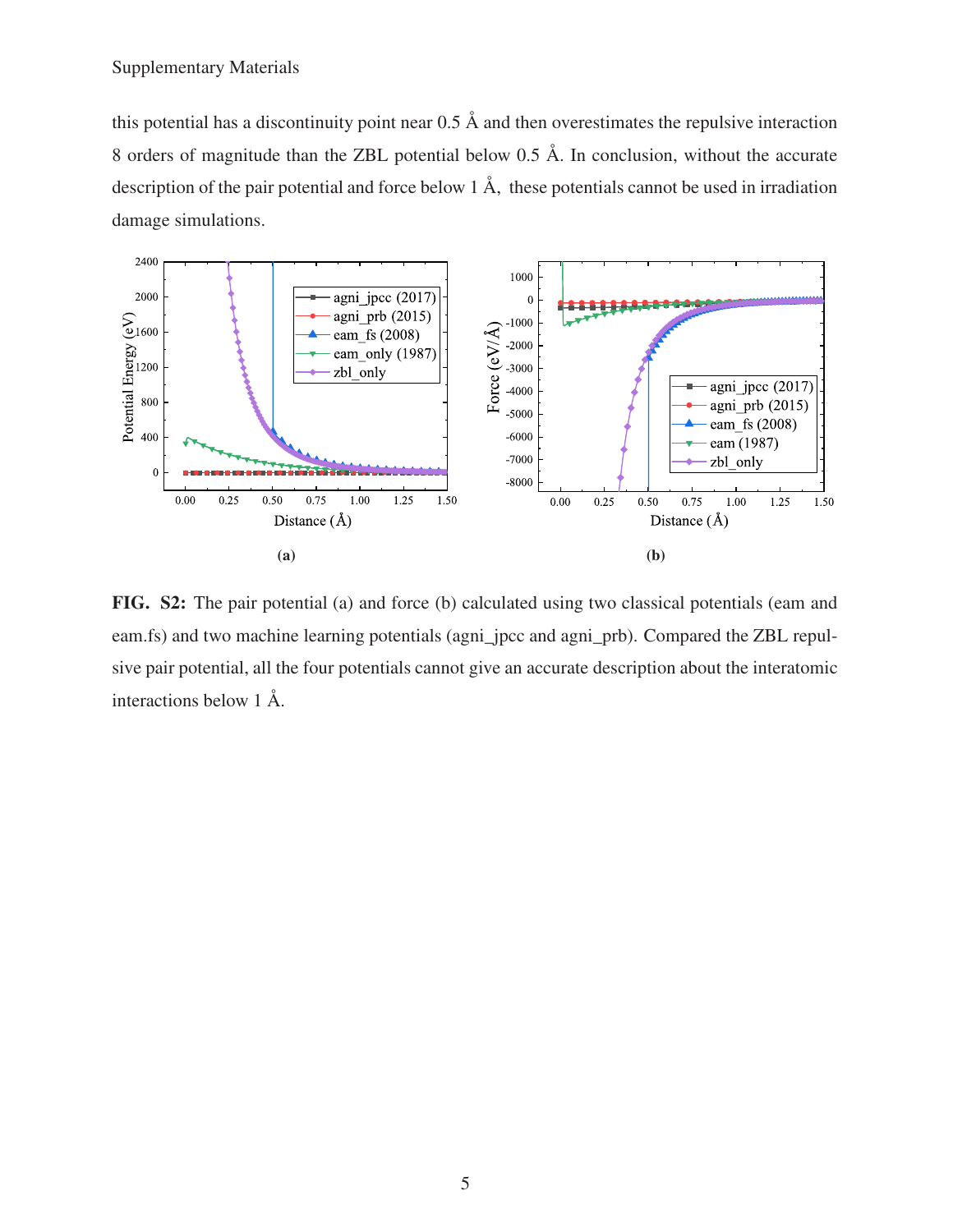Then we have calculated the corresponding pair potential and force of the specially constructed DP-ZBL deep-learning potential, ZBL modified eam (EAM-ZBL) and the state of the art classical potential (MEAM-ZBL) with self-implemented ZBL potential in LAMMPS. As the three potentials all have smoothly transferred to the ZBL repulsive pair potential at short interatomic distances shown in FIG. S3, all of them can be used to describe the inter-atomic interactions between atoms during the cascade events. Besides that, it's noted that the DP-ZBL potential reproduces exactly the same pair potential and force as the ZBL potential below 1.2  $\AA$  as we expected. However, the MEAM-ZBL potential overestimates the repulsive interaction below 1 Å more or less, compared with the accurate ZBL potential. From this point of view, the DP-ZBL potential should have better performance on the collision cascade simulations even compared with the state-of-art classical potential MEAM-ZBL.

<span id="page-20-0"></span>

FIG. S3: The pair potential (a) and force (b) calculated using the DP-ZBL, EAM-ZBL and one state-of-art classical potentials MEAM-ZBL. As all these potentials are smoothly transformed into the ZBL repulsive potential at short distance, they are sufficient to describe the interatomic interactions during the cascade simulations.

#### B. The displacement threshold energy

Based on the methods above, we have calculated the average displacement threshold energy *E*<sup>d</sup> of three potentials including the DP-ZBL, MEAM-ZBL and EAM-ZBL potentials. The corresponding  $E_d(\theta, \phi)$  are provided in FIG. S4(a-c) below, which demonstrates that all the three po-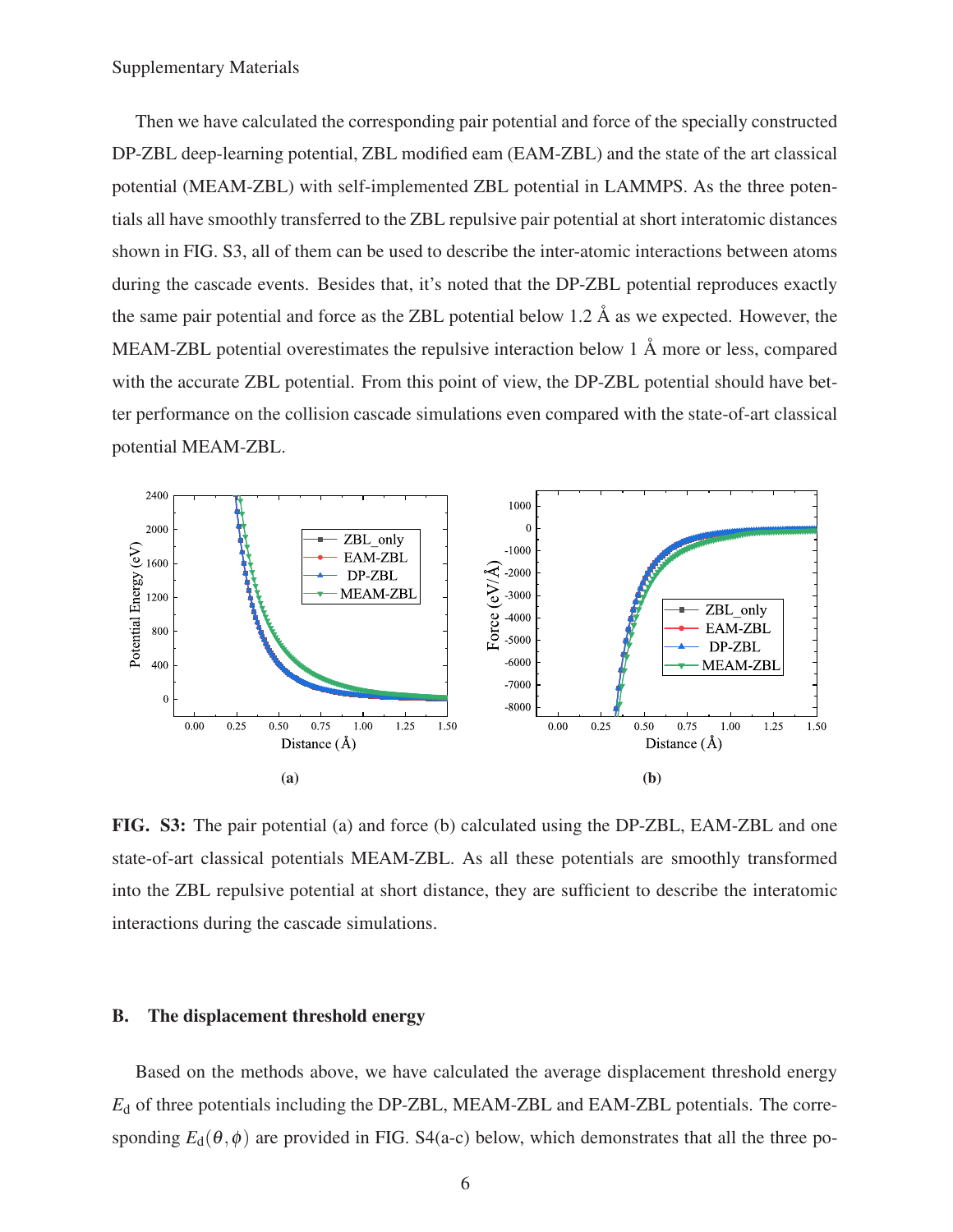





FIG. S4: The corresponding  $E_d(\theta, \phi)$  calculated using the (a) DP-ZBL, (b) MEAM-ZBL, and (c) MEAM-ZBL potentials. All the three potentials show similar dependence of  $E_d$  on the PKA initial direction  $(\theta, \phi)$ 

tentials show similar dependence of  $E_d$  on the PKA initial direction ( $\theta$ , $\phi$ ). As the recommended *E*<sup>d</sup> value in FCC Al in 25 eV, both the DP-ZBL, and MEAM-ZBL potentials can give a reliable *E*d, while the EAM-ZBL potential underestimates it.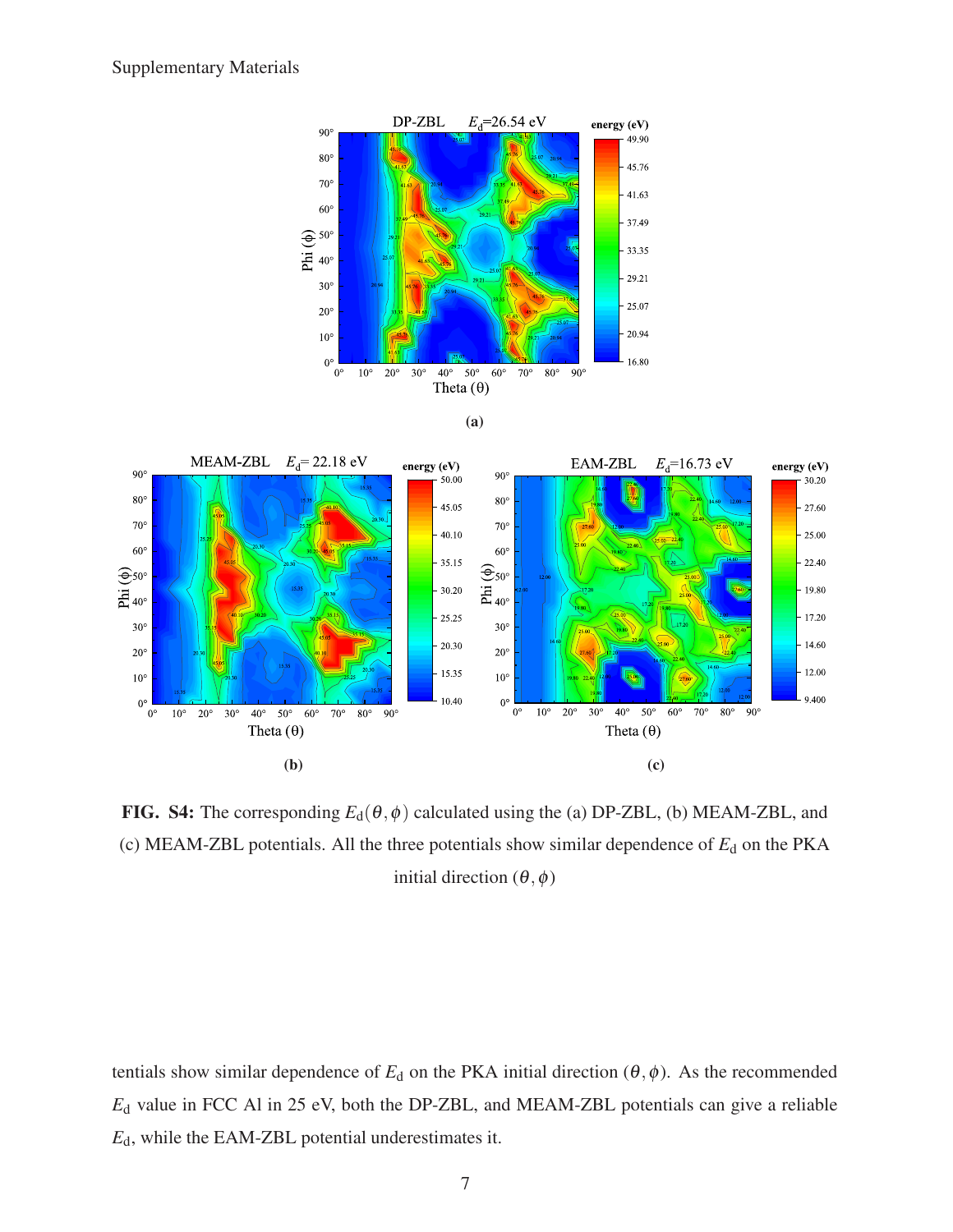Supplementary Materials

## C. The evolution of collision cascade

Here we provided the evolution of collision cascades induced by 1, 3, 4, 5 keV PKAs. All the three potentials including DP-ZBL, MEAM-ZBL, and EAM-ZBL can reproduce the reasonable trendy of displaced atoms  $N_d$  during the cascade simulations. Note that, the MEAM-ZBL potential has higher FP peaks than the EAM-ZBL and DP-ZBL potentials, because the MEAM-ZBL potential has overestimated the repulsive interaction below 1.5 Å as demonstrated in FIG. [S3.](#page-20-0) In summary, the DP-ZBL potential is sufficient to describe the evolution of FPs during the cascades events as well as the classical EAM-ZBL and MEAM-ZBL potentials.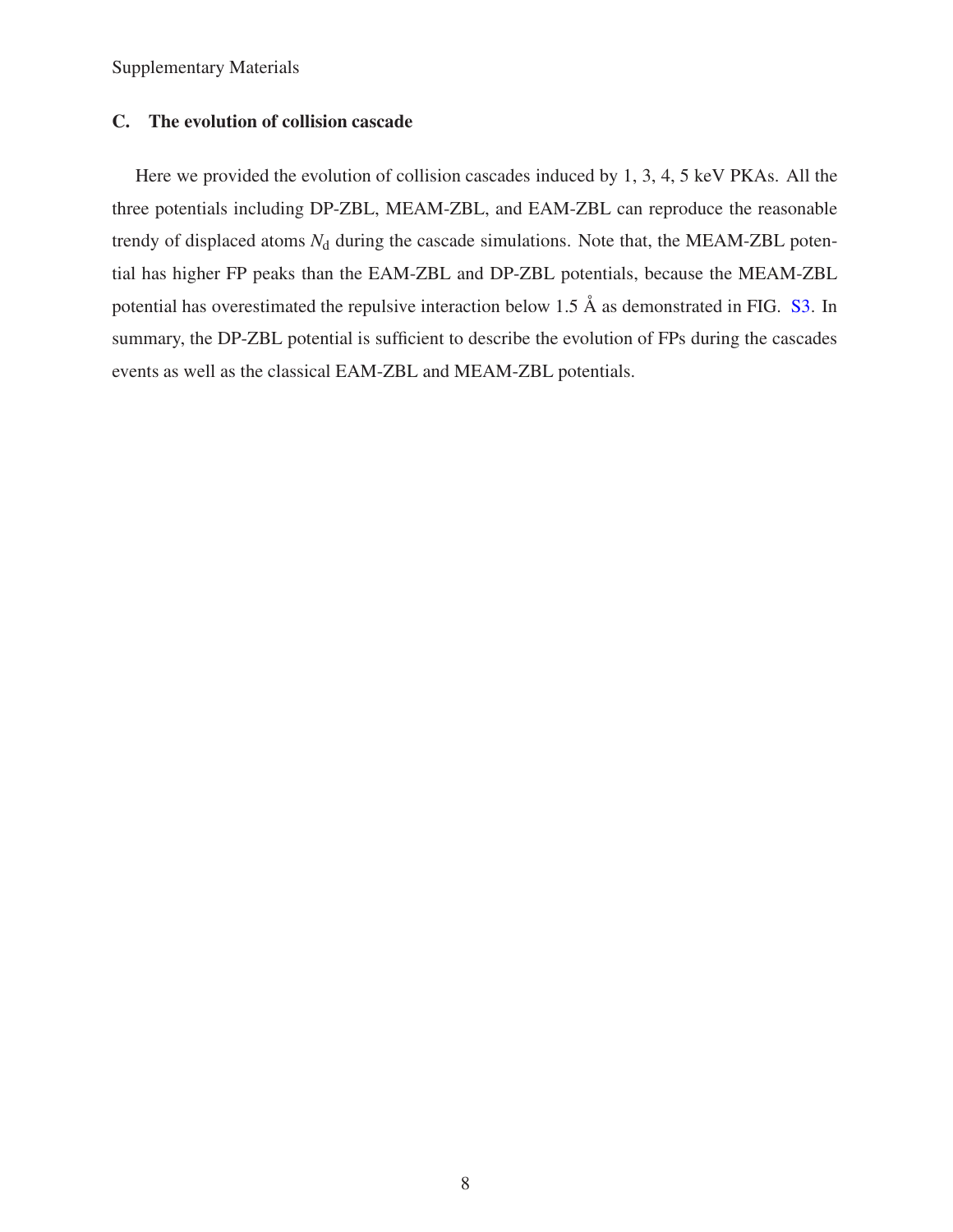

FIG. S5: The evolution of average displaced atoms number  $(N_d)$  during the cascades events induced by 1 keV(a), 3 keV (b), 4 keV (c) and 5 keV (d) PKAs. Each point is the average of 10 independent simulations.

# **REFERENCES**

- <span id="page-23-0"></span><sup>1</sup>S. Plimpton, "Fast parallel algorithms for short-range molecular dynamics," [Journal of Computational Physics](http://dx.doi.org/ https://doi.org/10.1006/jcph.1995.1039) 117, 1–19 (1995).
- <span id="page-23-1"></span><sup>2</sup>A. Stukowski, "Visualization and analysis of atomistic simulation data with ovito–the open visualization tool," [Modelling and Simulation in Materials Science and Engineering](http://dx.doi.org/10.1088/0965-0393/18/1/015012) 18, 015012 (2009).